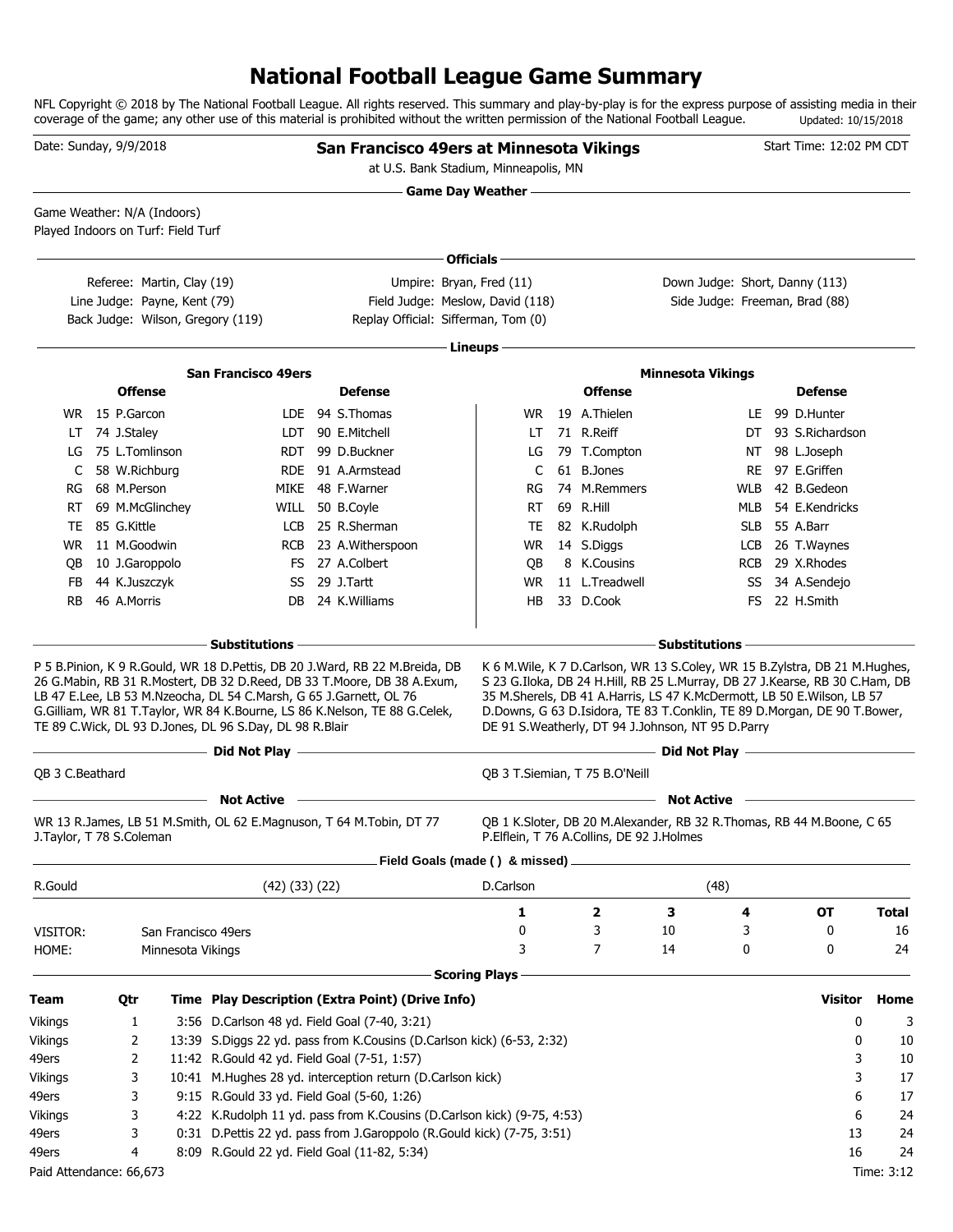# **Final Individual Statistics**

|                                            |            | <b>San Francisco 49ers</b> |            |                     |                   |                |                     |                  |                     |                              |            | <b>Minnesota Vikings</b> |              |            |              |                   |                |
|--------------------------------------------|------------|----------------------------|------------|---------------------|-------------------|----------------|---------------------|------------------|---------------------|------------------------------|------------|--------------------------|--------------|------------|--------------|-------------------|----------------|
| <b>RUSHING</b>                             |            |                            | <b>ATT</b> | <b>YDS</b>          | <b>AVG</b>        | LG             | TD                  | <b>RUSHING</b>   |                     |                              |            |                          | <b>ATT</b>   | <b>YDS</b> | <b>AVG</b>   | LG                | TD             |
| M.Breida                                   |            |                            | 11         | 46                  | 4.2               | 11             | 0                   | L.Murray         |                     |                              |            |                          | 11           | 42         | 3.8          | 9                 | 0              |
| A.Morris                                   |            |                            | 12         | 38                  | 3.2               | 14             | 0                   | D.Cook           |                     |                              |            |                          | 16           | 40         | 2.5          | 15                | 0              |
| J.Garoppolo                                |            |                            | 2          | 6                   | 3.0               | $\overline{4}$ | 0                   | K.Cousins        |                     |                              |            |                          | 4            | 26         | 6.5          | 13                | 0              |
|                                            |            |                            |            |                     |                   |                |                     | S.Diggs          |                     |                              |            |                          | 1            | 8          | 8.0          | 8                 | 0              |
| Total                                      |            |                            | 25         | 90                  | 3.6               | 14             | 0                   | Total            |                     |                              |            |                          | 32           | 116        | 3.6          | 15                | 0              |
| <b>PASSING</b>                             | <b>ATT</b> | <b>CMP</b>                 | <b>YDS</b> | SK/YD TD            | LG                | ΙN             | RT                  | <b>PASSING</b>   |                     |                              | <b>ATT</b> | <b>CMP</b>               | <b>YDS</b>   | SK/YD TD   |              | <b>IN</b><br>LG   | <b>RT</b>      |
| J.Garoppolo                                | 33         | 15                         | 261        | 3/24                | 1                 | 56<br>3        | 45.1                | K.Cousins        |                     |                              | 36         | 20                       | 244          | 3/17       | 2            | 34<br>0           | 95.1           |
| Total                                      | 33         | 15                         | 261        | 3/24                | 1                 | 56<br>3        | 45.1                | Total            |                     |                              | 36         | 20                       | 244          | 3/17       | 2            | 34<br>$\mathbf 0$ | 95.1           |
| <b>PASS RECEIVING</b>                      |            | <b>TAR</b>                 | <b>REC</b> | <b>YDS</b>          | <b>AVG</b>        | LG             | TD                  |                  |                     | <b>PASS RECEIVING</b>        |            | <b>TAR</b>               | <b>REC</b>   | <b>YDS</b> | <b>AVG</b>   | LG                | <b>TD</b>      |
| G.Kittle                                   |            | 9                          | 5          | 90                  | 18.0              | 36             | 0                   | A.Thielen        |                     |                              |            | 12                       | 6            | 102        | 17.0         | 34                | 0              |
| T.Taylor                                   |            | 6                          | 4          | 28                  | 7.0               | 10             | 0                   | D.Cook           |                     |                              |            | 7                        | 6            | 55         | 9.2          | 17                | 0              |
| D.Pettis                                   |            | 5                          | 2          | 61                  | 30.5              | 39             | 1                   | S.Diggs          |                     |                              |            | 6                        | 3            | 43         | 14.3         | 22                | 1              |
| P.Garcon                                   |            | 6                          | 2          | 21                  | 10.5              | 11             | 0                   | L.Treadwell      |                     |                              |            | 4                        | 2            | 18         | 9.0          | 16                | 0              |
| K.Juszczyk                                 |            | $\overline{2}$             | 1          | 56                  | 56.0              | 56             | 0                   | K.Rudolph        |                     |                              |            | $\overline{2}$           | 1            | 11         | 11.0         | 11                | $\mathbf{1}$   |
| M.Breida                                   |            | $\overline{2}$             | 1          | 5                   | 5.0               | 5              | 0                   | D.Morgan         |                     |                              |            | 1                        | 1            | 9          | 9.0          | 9                 | 0              |
| M.Goodwin                                  |            | $\mathbf{1}$               | 0          | 0                   | 0.0               | 0              | 0                   | T.Conklin        |                     |                              |            | 1                        | 1            | 6          | 6.0          | 6                 | 0              |
| K.Bourne                                   |            | 1                          | 0          | 0                   | 0.0               | 0              | 0                   | C.Ham            |                     |                              |            | $\overline{2}$           | 0            | 0          | 0.0          | 0                 | 0              |
| Total                                      |            | 32                         | 15         | 261                 | 17.4              | 56             | 1                   | Total            |                     |                              |            | 35                       | 20           | 244        | 12.2         | 34                | $\overline{2}$ |
| <b>INTERCEPTIONS</b>                       |            |                            | <b>NO</b>  | <b>YDS</b>          | <b>AVG</b>        | LG             | TD                  |                  |                     | <b>INTERCEPTIONS</b>         |            |                          | NO           | <b>YDS</b> | <b>AVG</b>   | LG                | <b>TD</b>      |
|                                            |            |                            |            |                     |                   |                |                     | M.Hughes         |                     |                              |            |                          | 1            | 28         | 28.0         | 28                | 1              |
|                                            |            |                            |            |                     |                   |                |                     | H.Smith          |                     |                              |            |                          | 1            | 14         | 14.0         | 14                | 0              |
|                                            |            |                            |            |                     |                   |                |                     | X.Rhodes         |                     |                              |            |                          | 1            | 3          | 3.0          | 3                 | 0              |
| Total                                      |            |                            | 0          | 0                   | 0                 | 0              | 0                   | Total            |                     |                              |            |                          | 3            | 45         | 15.0         | 28                | 1              |
| <b>PUNTING</b>                             | <b>NO</b>  | <b>YDS</b>                 | <b>AVG</b> | <b>NET</b>          | TВ                | <b>IN20</b>    | LG                  | <b>PUNTING</b>   |                     |                              | <b>NO</b>  | <b>YDS</b>               | <b>AVG</b>   | <b>NET</b> | ΤB           | <b>IN20</b>       | LG             |
| <b>B.Pinion</b>                            | 4          | 174                        | 43.5       | 41.8                | 0                 | 1              | 48                  | M.Wile           |                     |                              | 6          | 230                      | 38.3         | 36.0       | 0            | 4                 | 56             |
| Total                                      | 4          | 174                        | 43.5       | 41.8                | 0                 | 1              | 48                  | Total            |                     |                              | 6          | 230                      | 38.3         | 36.0       | 0            | 4                 | 56             |
| <b>PUNT RETURNS</b>                        |            | <b>NO</b>                  | <b>YDS</b> | <b>AVG</b>          | FC                | LG             | TD                  |                  | <b>PUNT RETURNS</b> |                              |            | <b>NO</b>                | <b>YDS</b>   | <b>AVG</b> | FC           | LG                | <b>TD</b>      |
| D.Pettis                                   |            | 2                          | 14         | 7.0                 | 1                 | 14             | 0                   | M.Sherels        |                     |                              |            | 3                        | 7            | 2.3        | $\mathbf{1}$ | 8                 | 0              |
| [DOWNED]                                   |            | 2                          | 0          | 0.0                 | 0                 | 0              | 0                   |                  |                     |                              |            |                          |              |            |              |                   |                |
| [OUT OF BOUNDS]                            |            | 1                          | 0          | 0.0                 | 0                 | 0              | 0                   |                  |                     |                              |            |                          |              |            |              |                   |                |
| Total                                      |            | 2                          | 14         | 7.0                 | 1                 | 14             | 0                   | Total            |                     |                              |            | 3                        | 7            | 2.3        | 1            | 8                 | 0              |
| <b>KICKOFF RETURNS</b>                     |            | <b>NO</b>                  | <b>YDS</b> | <b>AVG</b>          | FC                | LG             | TD                  |                  |                     | <b>KICKOFF RETURNS</b>       |            | <b>NO</b>                | <b>YDS</b>   | <b>AVG</b> | FC           | LG                | <b>TD</b>      |
| [TOUCHBACK]                                |            | 5                          | 0          | 0.0                 | 0                 | 0              | 0                   |                  | [TOUCHBACK]         |                              |            | 5                        | $\mathbf{0}$ | 0.0        | 0            | 0                 | 0              |
| Total                                      |            | 0                          | 0          | 0.0                 | 0                 | 0              | 0                   | Total            |                     |                              |            | 0                        | 0            | 0.0        | 0            | 0                 | 0              |
| <b>San Francisco 49ers</b>                 |            |                            |            |                     |                   |                |                     |                  |                     |                              |            |                          |              |            |              |                   |                |
| <b>FUMBLES</b>                             |            |                            |            | <b>FUM</b>          | <b>LOST</b>       |                | <b>OWN-REC YDS</b>  |                  | TD                  | <b>FORCED</b>                |            | <b>OPP-REC</b>           | <b>YDS</b>   | <b>TD</b>  |              | <b>OUT-BDS</b>    |                |
| A.Morris<br>D.Pettis                       |            |                            |            | $\overline{2}$<br>1 | $\mathbf{1}$<br>0 |                | $\mathbf{1}$<br>0   | 0<br>0           | 0<br>0              | 0<br>0                       |            | $\mathbf{0}$<br>0        | 0            | 0<br>0     |              | 0                 |                |
|                                            |            |                            |            |                     |                   |                |                     |                  |                     |                              |            |                          | 0            |            |              | 0                 |                |
| A.Witherspoon<br>F.Warner                  |            |                            |            | 0                   | 0                 |                | 1<br>$\mathbf{0}$   | 0                | 0<br>$\mathbf{0}$   | 0                            |            | 0                        | 0            | 0          |              | 0                 |                |
|                                            |            |                            |            | 0                   | 0                 |                |                     | 0                |                     | 1                            |            | 0                        | 0            | 0          |              | 0                 |                |
| R.Sherman<br>Total                         |            |                            |            | 0<br>3              | 0<br>1            |                | 0<br>$\overline{2}$ | 0<br>$\mathbf 0$ | 0<br>0              | $\mathbf{0}$<br>$\mathbf{1}$ |            | 1<br>1                   | 0<br>0       | 0<br>0     |              | 0<br>0            |                |
|                                            |            |                            |            |                     |                   |                |                     |                  |                     |                              |            |                          |              |            |              |                   |                |
| <b>Minnesota Vikings</b><br><b>FUMBLES</b> |            |                            |            | <b>FUM</b>          | <b>LOST</b>       |                | <b>OWN-REC YDS</b>  |                  | TD                  | <b>FORCED</b>                |            | <b>OPP-REC</b>           | <b>YDS</b>   | <b>TD</b>  |              | <b>OUT-BDS</b>    |                |
| D.Cook                                     |            |                            |            | 1                   | $\mathbf{1}$      |                | 0                   | $\mathbf 0$      | 0                   | 0                            |            | $\mathbf 0$              | 0            | 0          |              | 0                 |                |
| L.Joseph                                   |            |                            |            | 0                   | 0                 |                | 0                   | 0                | 0                   | $\mathbf{1}$                 |            | 0                        | 0            | 0          |              | 0                 |                |
| E.Kendricks                                |            |                            |            | 0                   | 0                 |                | 0                   | 0                | 0                   | $\mathbf{1}$                 |            | 0                        | 0            | 0          |              | 0                 |                |
| H.Smith                                    |            |                            |            | 0                   | 0                 |                | 0                   | 0                | 0                   | 0                            |            | 1                        | 0            | 0          |              | 0                 |                |
| Total                                      |            |                            |            | 1                   | 1                 |                | 0                   | 0                | 0                   | $\overline{2}$               |            | $\mathbf{1}$             | 0            | 0          |              | 0                 |                |
|                                            |            |                            |            |                     |                   |                |                     |                  |                     |                              |            |                          |              |            |              |                   |                |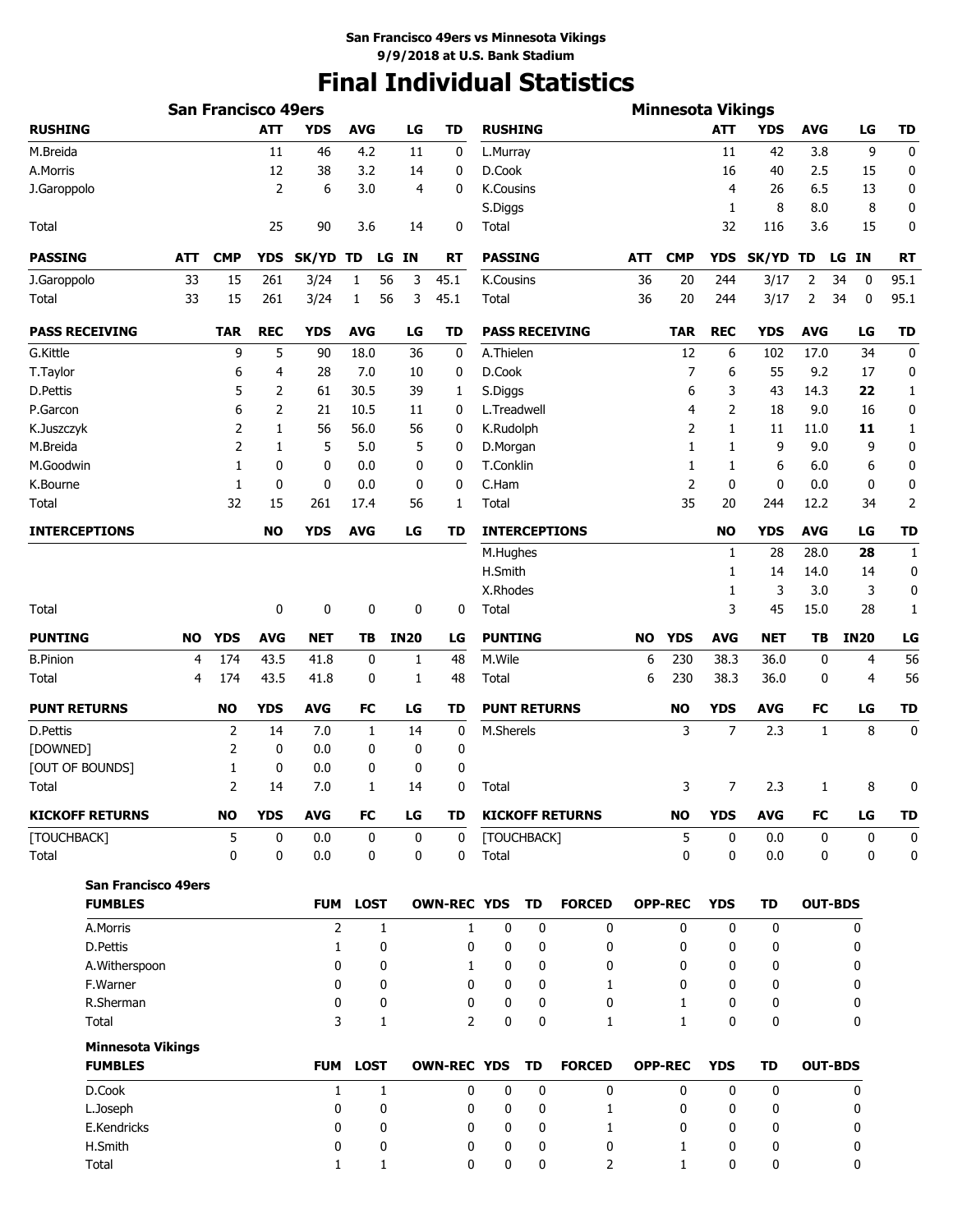# **Final Team Statistics**

|                                                   | <b>Visitor</b> | Home           |
|---------------------------------------------------|----------------|----------------|
|                                                   | 49ers          | <b>Vikings</b> |
| <b>TOTAL FIRST DOWNS</b>                          | 20             | 19             |
| By Rushing                                        | 6              | 3              |
| By Passing                                        | 10             | 15             |
| <b>By Penalty</b>                                 | 4              | $\mathbf{1}$   |
| THIRD DOWN EFFICIENCY                             | 5-13-38%       | 7-17-41%       |
| <b>FOURTH DOWN EFFICIENCY</b>                     | $0 - 0 - 0%$   | $0 - 1 - 0%$   |
| <b>TOTAL NET YARDS</b>                            | 327            | 343            |
| Total Offensive Plays (inc. times thrown passing) | 61             | 71             |
| Average gain per offensive play                   | 5.4            | 4.8            |
| <b>NET YARDS RUSHING</b>                          | 90             | 116            |
| <b>Total Rushing Plays</b>                        | 25             | 32             |
| Average gain per rushing play                     | 3.6            | 3.6            |
| Tackles for a loss-number and yards               | 4-8            | $3-5$          |
| <b>NET YARDS PASSING</b>                          | 237            | 227            |
| Times thrown - yards lost attempting to pass      | $3 - 24$       | $3 - 17$       |
| Gross yards passing                               | 261            | 244            |
| <b>PASS ATTEMPTS-COMPLETIONS-HAD INTERCEPTED</b>  | $33 - 15 - 3$  | $36 - 20 - 0$  |
| Avg gain per pass play (inc.# thrown passing)     | 6.6            | 5.8            |
| <b>KICKOFFS Number-In End Zone-Touchbacks</b>     | $5 - 5 - 5$    | $5 - 5 - 5$    |
| <b>PUNTS Number and Average</b>                   | 4-43.5         | $6 - 38.3$     |
| Had Blocked                                       | 0              | 0              |
| <b>FGs - PATs Had Blocked</b>                     | $0 - 0$        | $0 - 0$        |
| <b>Net Punting Average</b>                        | 41.8           | 36.0           |
| TOTAL RETURN YARDAGE (Not Including Kickoffs)     | 14             | 52             |
| No. and Yards Punt Returns                        | $2 - 14$       | $3 - 7$        |
| No. and Yards Kickoff Returns                     | $0 - 0$        | $0 - 0$        |
| No. and Yards Interception Returns                | $0 - 0$        | $3 - 45$       |
| <b>PENALTIES Number and Yards</b>                 | $3 - 21$       | $7-52$         |
| <b>FUMBLES Number and Lost</b>                    | $3 - 1$        | $1 - 1$        |
| <b>TOUCHDOWNS</b>                                 | 1              | 3              |
| Rushing                                           | 0              | 0              |
| Passing                                           | 1              | 2              |
| Interceptions                                     | 0              | 1              |
| <b>EXTRA POINTS Made-Attempts</b>                 | $1 - 1$        | $3 - 3$        |
| Kicking Made-Attempts                             | $1 - 1$        | $3-3$          |
| <b>FIELD GOALS Made-Attempts</b>                  | $3 - 3$        | $1 - 1$        |
| <b>RED ZONE EFFICIENCY</b>                        | 1-4-25%        | 1-2-50%        |
| <b>GOAL TO GO EFFICIENCY</b>                      | $0 - 2 - 0%$   | 1-1-100%       |
| <b>SAFETIES</b>                                   | 0              | 0              |
| <b>FINAL SCORE</b>                                | 16             | 24             |
| TIME OF POSSESSION                                | 28:51          | 31:09          |
|                                                   |                |                |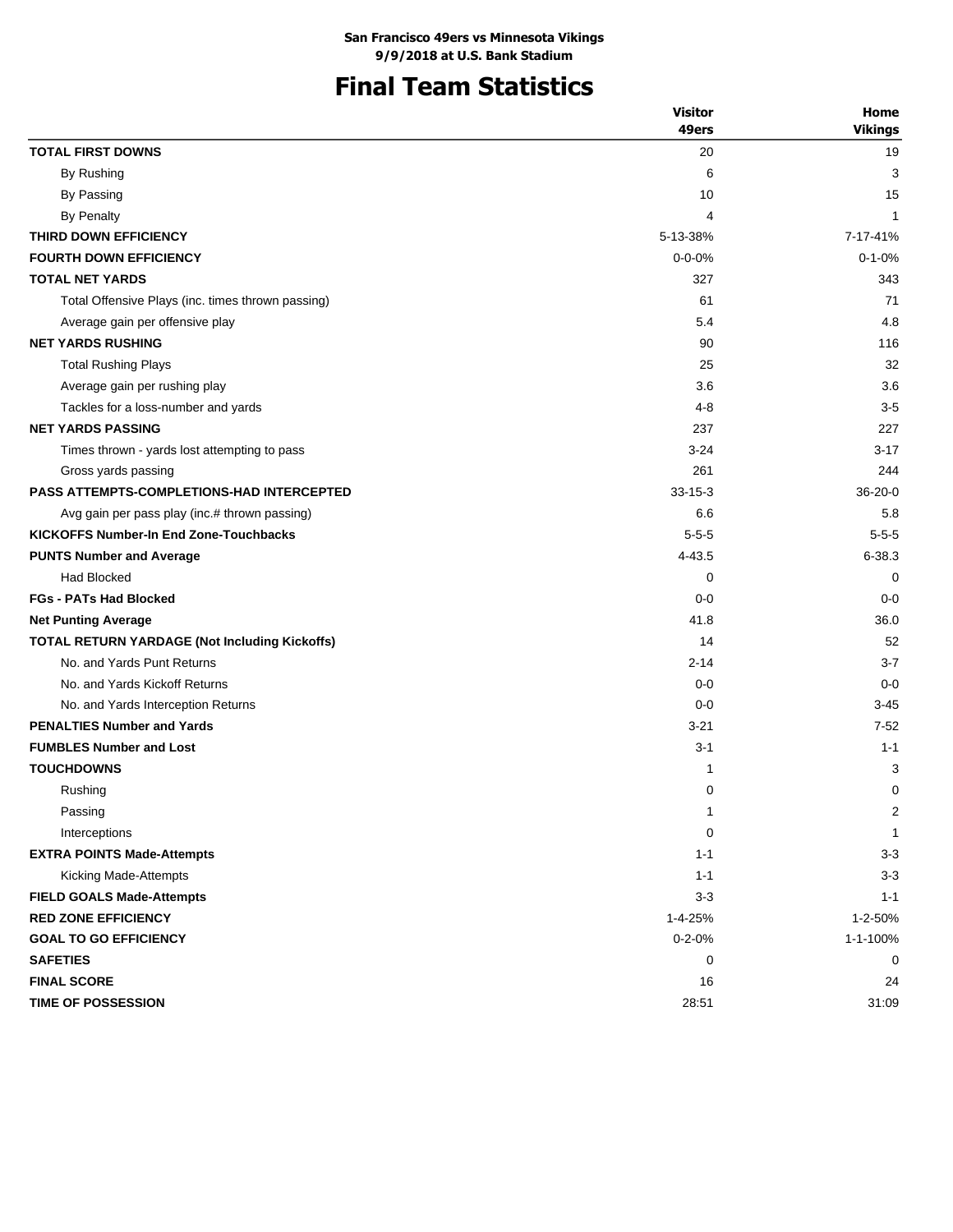# **Ball Possession And Drive Chart**

#### **San Francisco 49ers**

| #  | Time<br>Recd | Time<br>Lost | <b>Time How Ball</b><br><b>Poss Obtained</b> | <b>Drive</b><br>Began | #<br><b>Play</b> | Yds<br>Gain | Yds<br>Pen | Net<br>Yds     | 1st<br>Down  | Last<br><b>Scrm</b> | <b>How Given</b><br>Up |
|----|--------------|--------------|----------------------------------------------|-----------------------|------------------|-------------|------------|----------------|--------------|---------------------|------------------------|
|    | 9:28         | 7:17         | $2:11$ Punt                                  | SF <sub>4</sub>       | 5                | 13          | 5          | 18             | 2            | SF 22               | Punt                   |
|    | 3:56         | 1:11         | 2:45 Kickoff                                 | SF 25                 | 3                | 5           | -10        | -5             | $\mathbf{0}$ | <b>SF 20</b>        | Punt                   |
| 3  | 13:39        | 11:42        | 1:57 Kickoff                                 | SF 25                 | 7                | 36          | 15         | 51             | 3            | MIN 24              | Field Goal             |
| 4  | 10:22        | 2:18         | 8:04 Fumble                                  | SF 29                 | 14               | 73          | -4         | 69             | 6            | $*$ MIN 1           | Fumble                 |
| 5. | 15:00        | 14:15        | 0:45 Kickoff                                 | SF 25                 | 3                |             | 0          |                | 0            | SF 26               | Punt                   |
| 6  | 11:16        | 10:41        | $0:35$ Punt                                  | SF 18                 | 3                | 2           | 0          | $\overline{2}$ | 0            | SF 20               | Interception           |
|    | 10:41        | 9:15         | 1:26 Kickoff                                 | <b>SF 25</b>          | 5.               | 60          | 0          | 60             |              | * MIN 15            | Field Goal             |
| 8  | 4:22         | 0:31         | 3:51 Kickoff                                 | SF 25                 | 7                | 75          | 0          | 75             | 4            | * MIN 22            | Touchdown              |
| 9  | 14:43        | 14:37        | $0:06$ Punt                                  | SF 31                 |                  | 0           | 0          | 0              | 0            | SF 31               | Interception           |
| 10 | 13:43        | 8:09         | 5:34 Punt                                    | SF 14                 | 11               | 67          | 15         | 82             | 4            | $*$ MIN 4           | Field Goal             |
| 11 | 7:09         | 5:46         | $1:23$ Punt                                  | SF 45                 | 3                | -5          | 0          | -5             | $\mathbf{0}$ | SF 40               | Punt                   |
| 12 | 1:49         | 1:35         | $0:14$ Punt                                  | SF 11                 | 2                | 0           | 0          | 0              | 0            | SF 11               | Interception           |

(277) Average SF 23

#### **Minnesota Vikings**

| #  | Time<br>Recd | Time<br>Lost | Time How Ball<br><b>Poss Obtained</b> | <b>Drive</b><br>Began | #<br><b>Play</b> | Yds<br>Gain | Yds<br>Pen | Net<br>Yds | 1st<br>Down    | Last<br><b>Scrm</b> | <b>How Given</b><br>Up |
|----|--------------|--------------|---------------------------------------|-----------------------|------------------|-------------|------------|------------|----------------|---------------------|------------------------|
|    | 15:00        | 9:28         | 5:32 Kickoff                          | <b>MIN 25</b>         | 9                | 37          | 0          | 37         | 3              | <b>SF 38</b>        | Punt                   |
| 2  | 7:17         | 3:56         | 3:21 Punt                             | MIN 30                | 7                | 40          | 0          | 40         | 2              | SF 30               | Field Goal             |
| 3  | 1:11         | 13:39        | 2:32 Punt                             | MIN 47                | 6                | 53          | 0          | 53         | 2              | SF 22               | Touchdown              |
| 4  | 11:42        | 10:22        | 1:20 Kickoff                          | <b>MIN 25</b>         | 3                | 38          | 0          | 38         | 1              | <b>MIN 48</b>       | Fumble                 |
| 5  | 2:18         | 0:00         | 2:18 Fumble                           | MIN 2                 | 12               | 50          | -5         | 45         | 4              | <b>SF 44</b>        | End of Half            |
| 6  | 14:15        | 11:16        | 2:59 Punt                             | <b>MIN 30</b>         | 5                | 10          | -5         | 5          | 1              | <b>MIN 35</b>       | Punt                   |
| 7  | 9:15         | 4:22         | 4:53 Kickoff                          | <b>MIN 25</b>         | 9                | 80          | $-5$       | 75         | 4              | $*$ SF 11           | Touchdown              |
| 8  | 0:31         | 14:43        | 0:48 Kickoff                          | <b>MIN 25</b>         | 3                | 2           | 0          | 2          | 0              | <b>MIN 27</b>       | Punt                   |
| 9  | 14:37        | 13:43        | 0:54 Interception                     | SF 38                 | 3                | -1          | 0          | -1         | 0              | SF 39               | Punt                   |
| 10 | 8:09         | 7:09         | 1:00 Kickoff                          | <b>MIN 25</b>         | 3                |             | 0          | 1          | 0              | MIN 26              | Punt                   |
| 11 | 5:46         | 1:49         | 3:57 Punt                             | <b>MIN 18</b>         | 8                | 27          | 5          | 32         | $\overline{2}$ | 50                  | Punt                   |
| 12 | 1:35         | 0:00         | 1:35 Interception                     | SF 15                 | 4                | 6           | 0          | 6          | 0              | $*$ SF 9            | Downs                  |
|    |              |              |                                       | (399) Average MIN 33  |                  |             |            |            |                |                     |                        |

**\* inside opponent's 20**

|                | <b>Time of Possession by Quarter</b>   | 1st   | 2nd              | 3rd  | 4th                 | ΟТ | Total |
|----------------|----------------------------------------|-------|------------------|------|---------------------|----|-------|
| <b>Visitor</b> | San Francisco 49ers                    | 4:56  | 10:01            | 6:37 | 7:17                |    | 28:51 |
| Home           | Minnesota Vikings                      | 10:04 | 4:59             | 8:23 | 7:43                |    | 31:09 |
|                | <b>Kickoff Drive No.-Start Average</b> |       | 49ers: 5 - SF 25 |      | Vikings: 5 - MIN 25 |    |       |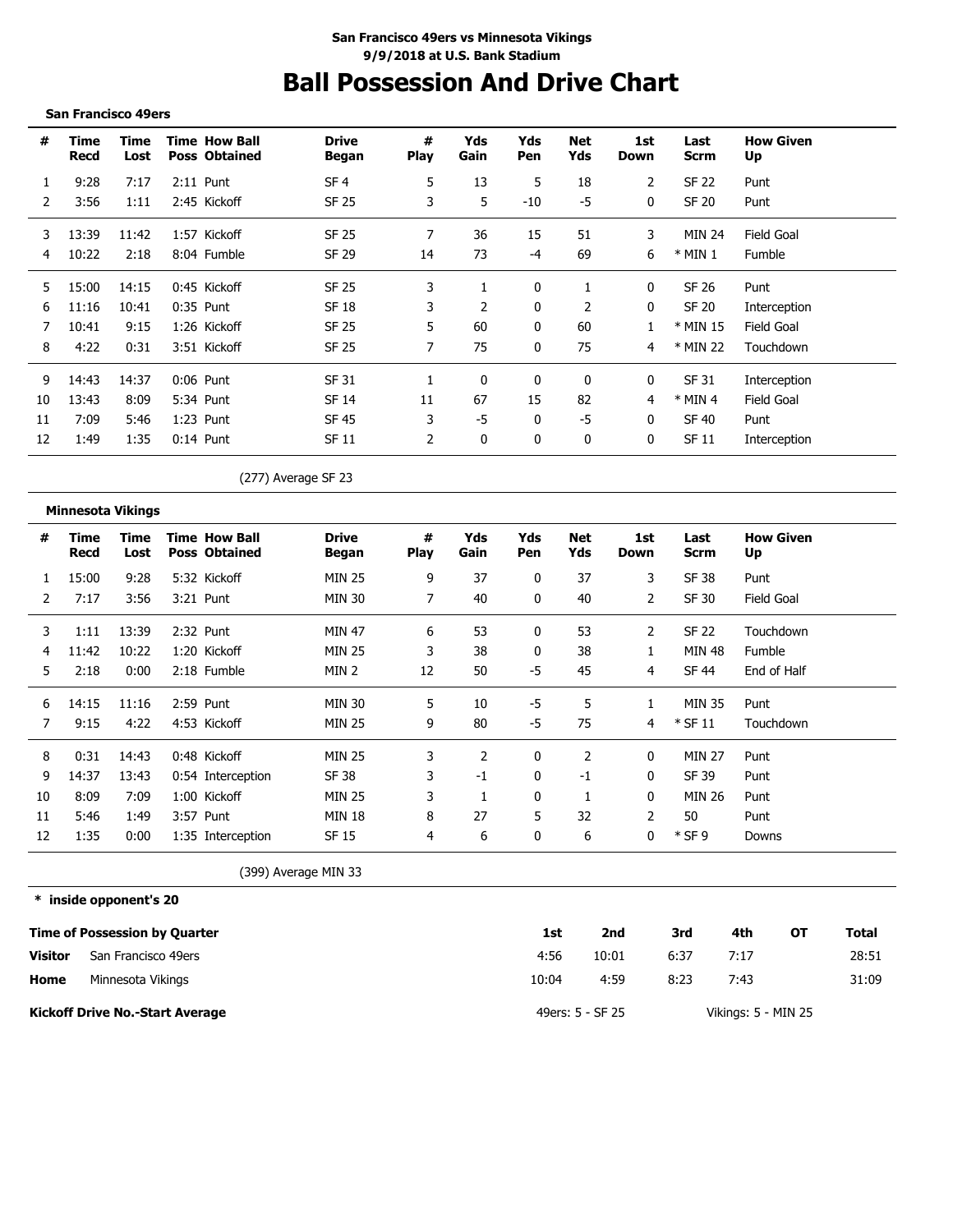## **Final Defensive Statistics**

| <b>San Francisco 49ers</b> |            |                |                |              | <b>Regular Defensive Plays</b> |   |   |    |           |              |           |            | <b>Special Teams</b> |           |           |           |            | <b>Misc</b> |             |             |
|----------------------------|------------|----------------|----------------|--------------|--------------------------------|---|---|----|-----------|--------------|-----------|------------|----------------------|-----------|-----------|-----------|------------|-------------|-------------|-------------|
|                            | <b>TKL</b> | <b>AST</b>     | <b>COMB</b>    | SK           | <b>YDS TFL</b>                 |   | Q | IN | <b>PD</b> | <b>FF</b>    | <b>FR</b> | <b>TKL</b> | <b>AST</b>           | <b>FF</b> | <b>FR</b> | <b>BL</b> | <b>TKL</b> | <b>AST</b>  | <b>FF</b>   | <b>FR</b>   |
| F.Warner                   | 11         | 1              | 12             | 0            | 0                              |   |   | 0  |           |              | 0         | 0          | 0                    | 0         | 0         | 0         | 0          | n           | ŋ           | $\mathbf 0$ |
| D.Buckner                  | 3          | 4              | 7              | 2.5          | 16                             | 3 | 3 | 0  | 0         | 0            | 0         | 0          | 0                    | 0         | 0         | 0         | 0          | 0           | 0           | 0           |
| J.Tartt                    |            | 1              | 6              | 0            | 0                              | 1 | 0 | 0  | 1         | 0            | 0         | 0          | 0                    | 0         | 0         | 0         | 0          | 0           | 0           | 0           |
| <b>B.Coyle</b>             | 4          | 2              | 6              | 0            | 0                              | 0 | 0 | 0  | 0         | 0            | 0         | 0          | 0                    | 0         | 0         | 0         | 0          | 0           | 0           | 0           |
| A.Colbert                  | 4          | $\mathbf{1}$   | 5              | $\mathbf{0}$ | 0                              | 0 | 0 | 0  | 0         | $\mathbf 0$  | 0         | 0          | 0                    | 0         | 0         | 0         | 0          | 0           | 0           | $\mathbf 0$ |
| A.Armstead                 |            | 2              | 5              | 0            | 0                              |   |   | 0  | 0         | 0            | 0         | 0          | 0                    | 0         | 0         | 0         | 0          | 0           | ŋ           | 0           |
| E.Mitchell                 |            | 3              | 4              | 0            | 0                              | 0 | 0 | 0  | 0         | 0            | 0         | 0          | 0                    | 0         | 0         | 0         | 0          | 0           | 0           | 0           |
| K.Williams                 | 3          | 0              | 3              | 0            | 0                              | 0 | 0 | 0  | 1         | 0            | 0         | 0          | 0                    | 0         | 0         | 0         | 0          | 0           | 0           | 0           |
| E.Lee                      | 3          | 0              | 3              | 0            | 0                              | 0 | 0 | 0  | 0         | 0            | 0         | 0          | 0                    | 0         | 0         | 0         | 0          | 0           | 0           | 0           |
| D.Jones                    |            | 0              | 2              | 0            | 0                              | 0 | 0 | 0  | 0         | 0            | 0         | 0          | 0                    | 0         | 0         | 0         | 0          | 0           | 0           | 0           |
| C.Marsh                    | 2          | 0              | $\overline{2}$ | $\mathbf{0}$ | 0                              | 0 | 0 | 0  | 0         | 0            | 0         | 0          | 0                    | 0         | 0         | 0         | 0          | 0           | 0           | 0           |
| R.Blair                    |            | 1              | 2              | 0.5          | 1                              | 0 | 1 | 0  | 0         | 0            | 0         | 0          | 0                    | 0         | 0         | 0         | 0          | 0           | 0           | 0           |
| R.Sherman                  | $\Omega$   | $\overline{2}$ | $\overline{2}$ | 0            | 0                              | 0 | 0 | 0  | 1         | 0            | 1         | 0          | 0                    | 0         | 0         | 0         | 0          | 0           | 0           | 0           |
| S.Day                      |            | 0              |                | 0            | 0                              | 0 | 0 | 0  | 0         | 0            | 0         | 0          | 0                    | 0         | 0         | 0         | 0          | 0           | 0           | 0           |
| J.Ward                     |            | 0              |                | 0            | 0                              | 0 | 0 | 0  | 0         | 0            | 0         | 0          | 0                    | 0         | 0         | 0         | 0          | 0           | 0           | 0           |
| A.Witherspoon              | 0          | 1              | 1              | 0            | 0                              | 0 | 0 | 0  | 1         | 0            | 0         | 0          | 0                    | 0         | 1         | 0         | 0          | 0           | 0           | 0           |
| S.Thomas                   | 0          | $\mathbf{1}$   | 1              | $\mathbf 0$  | 0                              | 0 | 0 | 0  | 0         | $\mathbf{0}$ | 0         | 0          | 0                    | 0         | 0         | 0         | 0          | 0           | $\mathbf 0$ | $\mathbf 0$ |
| M.Nzeocha                  |            | 0              | 0              | 0            | 0                              | 0 | 0 | 0  | 1         | 0            | 0         | 0          | 0                    | 0         | 0         | 0         | 0          | 0           | 0           | 0           |
| R.Mostert                  | 0          | 0              | 0              | 0            | 0                              | 0 | 0 | 0  | 0         | 0            | 0         | 2          | 0                    | 0         | 0         | 0         | 0          | 0           | 0           | 0           |
| G.Celek                    | 0          | 0              | 0              | 0            | 0                              | 0 | 0 | 0  | 0         | 0            | 0         | 1          | 0                    | 0         | 0         | 0         | 0          | 0           | 0           | 0           |
| P.Garcon                   | 0          | 0              | 0              | $\mathbf{0}$ | 0                              | 0 | 0 | 0  | 0         | $\mathbf{0}$ | 0         | 0          | 0                    | 0         | 0         | 0         | 2          | 0           | 0           | 0           |
| G.Kittle                   |            | 0              | 0              | 0            | 0                              | 0 | 0 | 0  | 0         | 0            | 0         | 0          | 0                    | 0         | 0         | 0         |            | 0           | 0           | 0           |
| A.Morris                   |            | 0              | 0              | 0            | 0                              | 0 |   | 0  | 0         | 0            | 0         | 0          | 0                    | 0         | 0         | 0         |            | 0           | 0           | -1          |
| Total                      | 44         | 19             | 63             | 3            | 17                             | 6 | 6 | 0  | 6         | 1            | 1         | 3          | 0                    | 0         | 1         | 0         | 3          | 0           | 0           | 1           |

**TKL = Tackle AST = Assist COMB = Combined QH=QB Hit IN = Interception PD = Pass Defense FF = Forced Fumble FR = Fumble Recovery**

| <b>Minnesota Vikings</b> |            |              |             |     | <b>Regular Defensive Plays</b> |               |   |          |    |              |              |              | <b>Special Teams</b> |          |              |              |              | <b>Misc</b> |    |           |
|--------------------------|------------|--------------|-------------|-----|--------------------------------|---------------|---|----------|----|--------------|--------------|--------------|----------------------|----------|--------------|--------------|--------------|-------------|----|-----------|
|                          | <b>TKL</b> | <b>AST</b>   | <b>COMB</b> | SK  | <b>YDS</b>                     | <b>TFL QH</b> |   | IN       | PD | FF           | <b>FR</b>    | <b>TKL</b>   | <b>AST</b>           | FF       | <b>FR</b>    | <b>BL</b>    | <b>TKL</b>   | <b>AST</b>  | FF | <b>FR</b> |
| H.Smith                  | 6          |              | ⇁           |     | 10                             |               |   |          |    |              |              | $\Omega$     | 0                    | $\Omega$ | 0            | 0            | $\Omega$     | 0           | ſ  | 0         |
| S.Richardson             | 4          |              | 6           | 0.5 | 4.5                            | 0             | 3 | 0        | 0  |              | 0            | 0            | 0                    |          | 0            | 0            | 0            | 0           | 0  | 0         |
| D.Hunter                 | 4          | 0            | 4           |     | 5                              |               |   | 0        | 0  | $\mathbf{0}$ | 0            | 0            | 0                    | 0        | 0            | $\mathbf{0}$ | 0            | 0           | 0  | 0         |
| L.Joseph                 | 4          | 0            | 4           | 0   | 0                              | 0             |   | 0        | 0  |              | 0            | 0            | 0                    |          | 0            | 0            | 0            | 0           | 0  | 0         |
| E.Kendricks              | 4          | <sup>0</sup> | 4           | 0   | $\mathbf{0}$                   | 0             | 0 | $\Omega$ |    |              | 0            | $\mathbf{0}$ | 0                    | 0        | 0            | $\Omega$     | $\mathbf{0}$ | 0           | 0  | 0         |
| E.Griffen                |            |              | 4           | 0.5 | 4.5                            | 0             | ς |          |    |              | 0            | $\Omega$     | 0                    |          | 0            | $\Omega$     | $\Omega$     | 0           | 0  | 0         |
| <b>B.Gedeon</b>          |            |              | 4           | 0   | 0                              | 0             |   | 0        | 0  |              | 0            |              | 0                    |          | 0            | 0            | $\mathbf{0}$ | 0           | 0  | 0         |
| M.Hughes                 | 3          | 0            | 3           | 0   | 0                              | 0             | 0 |          | 3  | $\mathbf 0$  | 0            | 0            | 0                    | 0        | 0            | $\mathbf{0}$ | 0            | 0           | 0  | 0         |
| A.Sendejo                | 2          |              | 3           | 0   | $\mathbf{0}$                   | 0             | 0 | 0        | 0  | $\Omega$     | $\mathbf{0}$ | $\mathbf{0}$ | 0                    | $\Omega$ | $\mathbf{0}$ | $\mathbf{0}$ | $\mathbf{0}$ | 0           | 0  | 0         |
| T.Waynes                 |            |              | 2           | 0   | 0                              | 0             | 0 | $\Omega$ |    | $\Omega$     | 0            | 0            | 0                    | 0        | 0            | $\Omega$     | $\mathbf{0}$ | 0           | 0  | 0         |
| X.Rhodes                 |            |              |             | 0   | 0                              | 0             | 0 |          |    |              | 0            | 0            | 0                    |          | 0            | 0            | $\mathbf{0}$ | 0           | 0  | 0         |
| A.Barr                   |            |              | 2           | 0   | 0                              |               | 0 | 0        |    |              | 0            | 0            | 0                    |          | 0            | 0            | 0            | 0           | 0  |           |
| H.Hill                   |            | $\mathbf{0}$ |             | 0   | 0                              | 0             | 0 | 0        | 0  | $\mathbf{0}$ | 0            |              | 0                    | 0        | 0            | $\mathbf{0}$ | 0            | 0           | 0  | 0         |
| T.Conklin                | U          |              | 0           | 0   | $\Omega$                       | 0             | 0 | $\Omega$ | 0  | $\Omega$     | 0            | $\Omega$     | $\Omega$             |          | 0            | $\Omega$     |              | 0           | U  | 0         |
| <b>Total</b>             | 39         |              | 46          | 3   | 24                             | 5             | 9 | 3        | 9  |              |              |              | U                    |          | Ω            | 0            |              |             |    |           |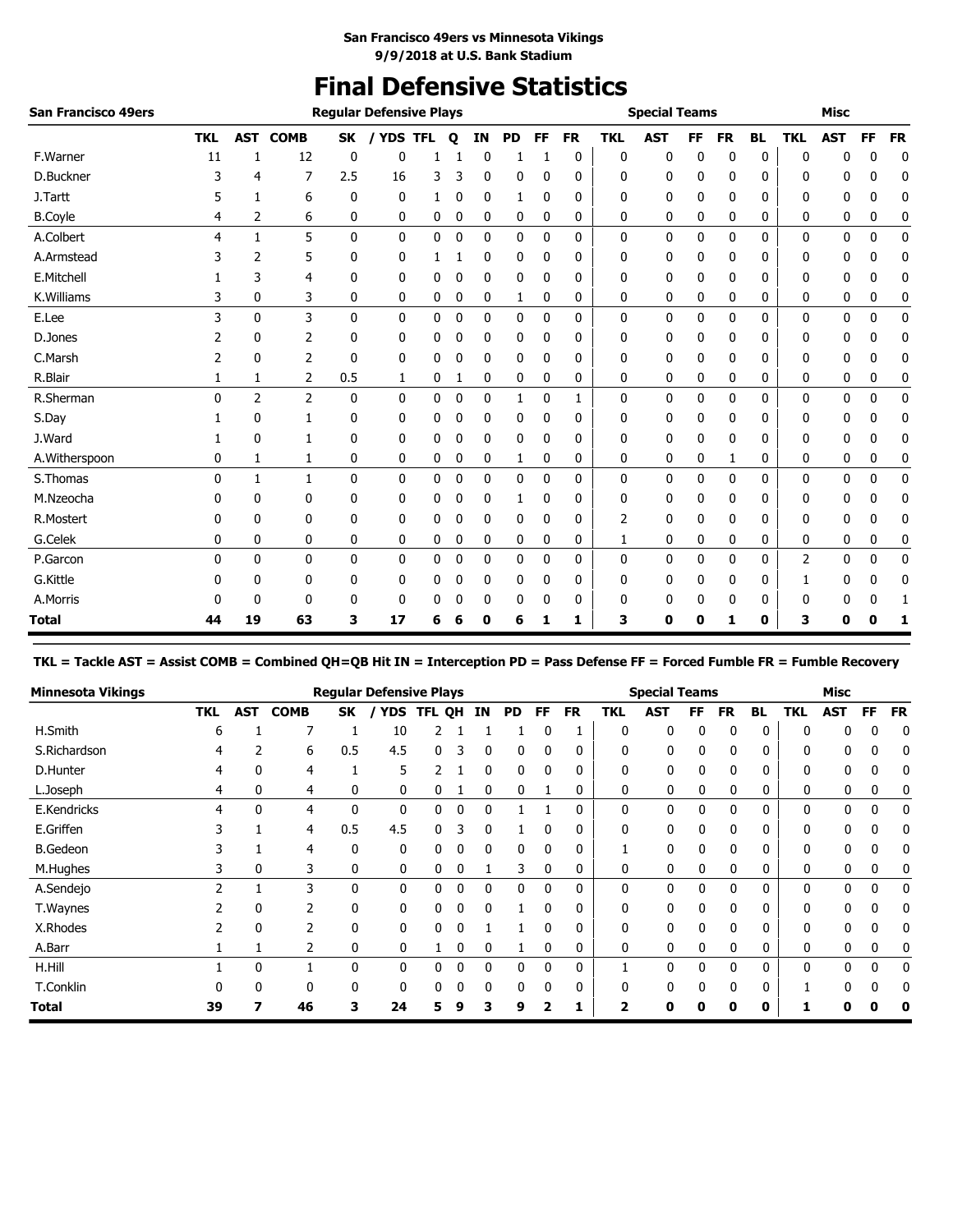## **San Francisco 49ers vs Minnesota Vikings**

**9/9/2018 at U.S. Bank Stadium**

## **First Half Summary**

|                                   |                              |              | PERIOD SCORES                                    |                                                                        | TIME OF POSSESSION  |                   |               |
|-----------------------------------|------------------------------|--------------|--------------------------------------------------|------------------------------------------------------------------------|---------------------|-------------------|---------------|
| 49ers                             |                              |              | $0 \ 3 = 3$                                      | 49ers                                                                  | 14:57               |                   |               |
| Vikings                           |                              |              | $3 \t7 = 10$                                     | Vikings                                                                | 15:03               |                   |               |
|                                   |                              |              |                                                  | <b>Scoring Plays</b>                                                   |                     |                   |               |
| <b>Team</b>                       | Qtr                          |              | Time Play Description (Extra Point) (Drive Info) |                                                                        |                     | <b>Visitor</b>    | Home          |
| Vikings                           |                              | 3:56         | D.Carlson 48 yd. Field Goal (7-40, 3:21)         |                                                                        |                     | 0                 | 3             |
| Vikings                           | 2                            |              |                                                  | 13:39 S.Diggs 22 yd. pass from K.Cousins (D.Carlson kick) (6-53, 2:32) |                     | 0                 | 10            |
| 49ers                             | 2                            |              | 11:42 R. Gould 42 yd. Field Goal (7-51, 1:57)    |                                                                        |                     | 3                 | 10            |
|                                   |                              |              |                                                  |                                                                        | San Francisco 49ers | Minnesota Vikings |               |
| <b>TOTAL FIRST DOWNS</b>          |                              |              |                                                  |                                                                        | 11                  |                   | 12            |
|                                   |                              |              | First Downs Rushing-Passing-by Penalty           |                                                                        | $3 - 5 - 3$         |                   | $2 - 10 - 0$  |
| <b>THIRD DOWN EFFICIENCY</b>      |                              |              |                                                  |                                                                        | $3 - 6 - 50%$       |                   | $5 - 8 - 63%$ |
| <b>TOTAL NET YARDS</b>            |                              |              |                                                  |                                                                        | 127                 |                   | 218           |
|                                   | <b>Total Offensive Plays</b> |              |                                                  |                                                                        | 28                  |                   | 36            |
| <b>NET YARDS RUSHING</b>          |                              |              |                                                  |                                                                        | 55                  |                   | 68            |
| <b>NET YARDS PASSING</b>          |                              |              |                                                  |                                                                        | 72                  |                   | 150           |
|                                   | Gross Yards Passing          |              |                                                  |                                                                        | 81                  |                   | 165           |
|                                   |                              |              | Times thrown-yards lost attempting to pass       |                                                                        | $1 - 9$             |                   | $2 - 15$      |
|                                   |                              |              | Pass Attempts-Completions-Had Intercepted        |                                                                        | $13 - 7 - 0$        |                   | $20 - 14 - 0$ |
| <b>Punts-Number and Average</b>   |                              |              |                                                  |                                                                        | $2 - 44.5$          |                   | $1 - 34$      |
| <b>Penalties-Number and Yards</b> |                              |              | $4 - 27$                                         |                                                                        |                     |                   |               |
| <b>Fumbles-Number and Lost</b>    |                              | $1 - 1$      |                                                  |                                                                        |                     |                   |               |
| <b>Red Zone Efficiency</b>        |                              | $0 - 1 - 0%$ |                                                  | $0 - 0 - 0%$                                                           |                     |                   |               |

**San Francisco 49ers Regular Defensive Plays Special Teams Misc San Francisco 49ers Minnesota Vikings Average Drive Start MIN 26** MIN 26 **RUSHING ATT YDS AVG LG TD RUSHING ATT YDS AVG LG TD** A.Morris 9 40 4.4 14 0 D.Cook 6 22 3.7 15 0 M.Breida 5 15 3.0 9 0 K.Cousins 3 22 7.3 13 0 L.Murray 4 16 4.0 7 0 S.Diggs 1 8 8.0 8 0 Total 14 55 3.9 14 0 Total 14 68 4.9 15 0 **PASSING ATT CMP YDS SK/YD TD LG IN RT PASSING ATT CMP YDS SK/YD TD LG IN RT** J.Garoppolo 13 7 81 1/9 0 18 0 72.9 K.Cousins 20 14 165 2/15 1 **22** 0 111.5 Total 13 7 81 1/9 0 18 0 72.9 Total 20 14 165 2/15 1 22 0 111.5 **PASS RECEIVING TAR REC YDS AVG LG TD PASS RECEIVING TAR REC YDS AVG LG TD** G.Kittle 5 4 54 13.5 18 0 D.Cook 6 5 47 9.4 17 0 P.Garcon 4 2 21 10.5 11 0 A.Thielen 6 4 57 14.3 15 0 T.Taylor 1 1 6 6.0 6 0 S.Diggs 3 3 43 14.3 **22** 1 M.Goodwin 1 0 0 0.0 0 0 L.Treadwell 4 2 18 9.0 16 0 D.Pettis 1 0 0 0.0 0 0 C.Ham 1 0 0 0.0 0 0 Total 12 7 81 11.6 18 0 Total 20 14 165 11.8 22 1 **TKL AST COMB SK / YDS TFL Q IN PD FF FR TKL AST FF FR BL TKL AST FF FR** F.Warner 9 0 9 0 0 1 1 0 0 1 0 0 0 0 0 0 0 0 0 0 D.Buckner 3 1 4 2 15 3 2 0 0 0 0 0 0 0 0 0 0 0 0 0 K.Williams 3 0 3 0 0 0 0 0 0 0 0 0 0 0 0 0 0 0 0 0 B.Coyle 2 1 3 0 0 0 0 0 0 0 0 0 0 0 0 0 0 0 0 0 **Total 17 2 19 2 15 4 3 0 0 1 0 0 0 0 0 0 0 0 0 0**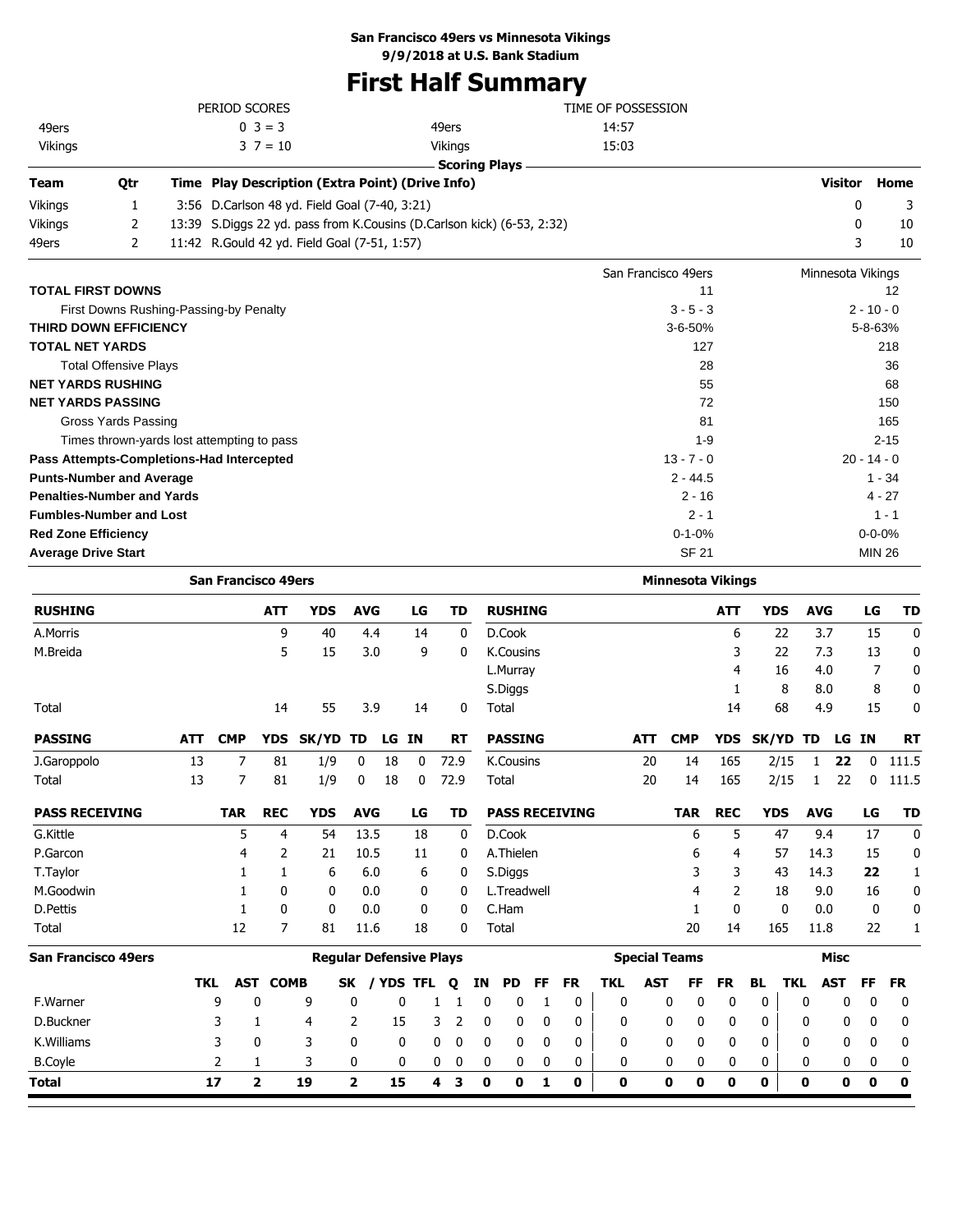## **First Half Summary**

| Minnesota Vikings |     |            |             |           | <b>Regular Defensive Plays</b> |        |   |    |     |    |           |     | <b>Special Teams</b> |    |           |              |     | Misc |     |              |
|-------------------|-----|------------|-------------|-----------|--------------------------------|--------|---|----|-----|----|-----------|-----|----------------------|----|-----------|--------------|-----|------|-----|--------------|
|                   | TKL | <b>AST</b> | <b>COMB</b> | <b>SK</b> | <b>YDS</b>                     | TFL QH |   | IN | PD. | FF | <b>FR</b> | TKL | AST                  | FF | <b>FR</b> | BL           | TKL | AST  | FF. | <b>FR</b>    |
| E.Griffen         |     |            |             | 0.5       | 4.5                            |        |   |    |     |    |           |     | 0                    |    |           | 0            |     |      |     | 0            |
| A.Sendejo         |     |            |             |           |                                | U      | Ü |    |     |    | 0         |     | 0                    |    |           | 0            | 0   |      |     | 0            |
| H.Smith           |     |            |             |           |                                |        |   |    |     |    |           |     |                      |    |           | 0            | 0   |      |     | $\mathbf{0}$ |
| S.Richardson      |     |            |             | 0.5       | 4.5                            |        |   |    |     |    | 0         | 0   | 0                    |    |           | $\mathbf{0}$ | 0   |      |     | $\mathbf{0}$ |
| <b>Total</b>      |     |            | 12          |           | 9                              |        |   |    |     |    |           | 0   |                      | 0  |           | 0            | o   |      |     | - 0          |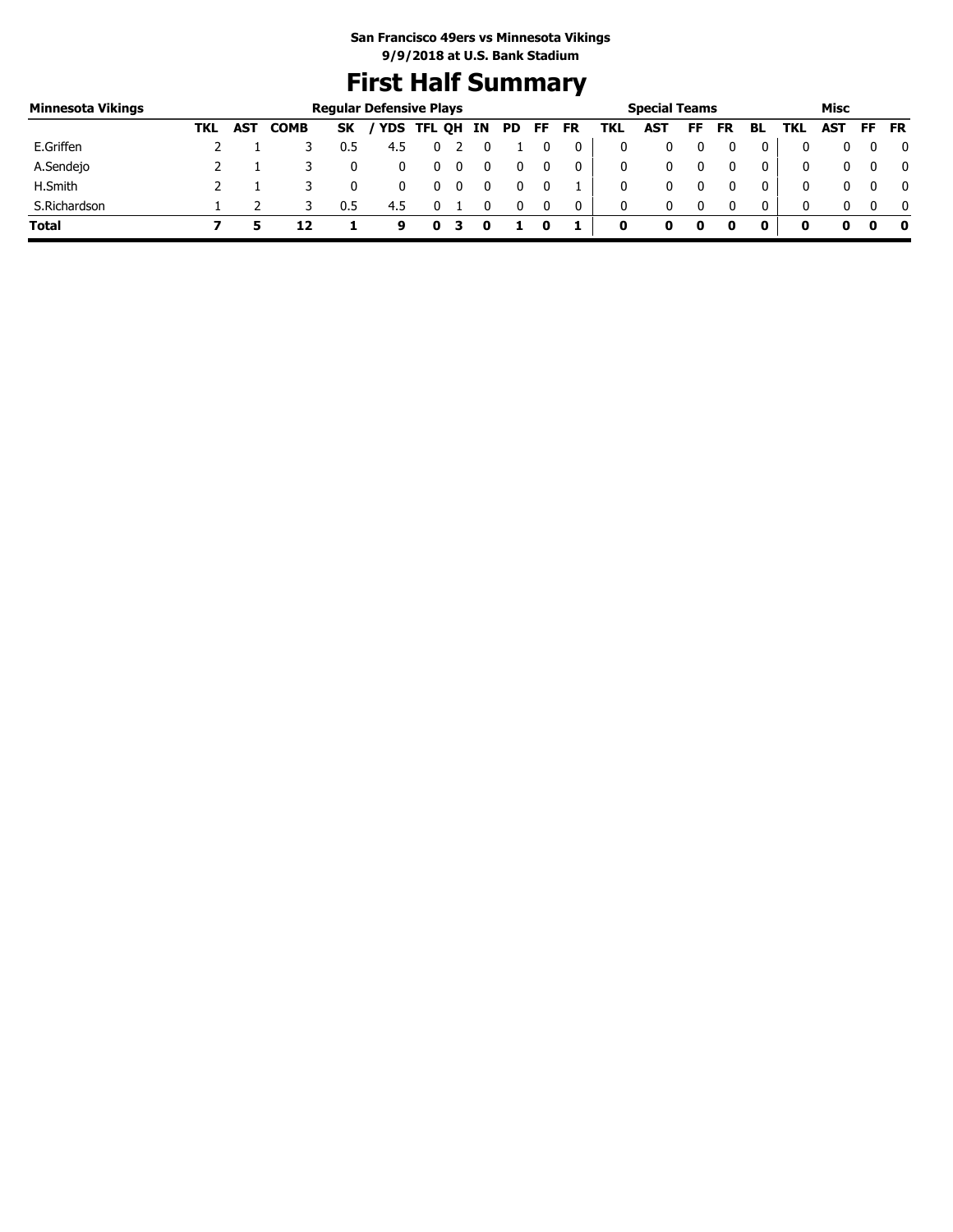| Play By Play                     | <b>First Quarter</b>                                                                                     | 9/9/2018       |
|----------------------------------|----------------------------------------------------------------------------------------------------------|----------------|
|                                  | SF wins the coin toss and elects to defer. MIN elects to Receive, and SF elects to defend the west goal. |                |
|                                  | B.Pinion kicks 65 yards from SF 35 to end zone, Touchback.                                               |                |
| Minnesota Vikings at 15:00       |                                                                                                          |                |
| 1-10-MIN 25                      | (15:00) (Shotgun) K.Cousins pass short right to D.Cook to MIN 34 for 9 yards (B.Coyle).                  |                |
| 2-1-MIN 34                       | (14:21) D.Cook up the middle to MIN 36 for 2 yards (S.Thomas; D.Buckner).                                | R1             |
| $1-10-MIN36$                     | (13:42) K. Cousins pass short left to D. Cook pushed ob at MIN 48 for 12 yards (J. Tartt).               | P <sub>2</sub> |
| 1-10-MIN 48                      | (13:07) D.Cook up the middle to MIN 49 for 1 yard (J.Tartt).                                             |                |
| 2-9-MIN 49                       | (12:30) (Shotgun) K.Cousins scrambles left tackle to SF 48 for 3 yards (F.Warner).                       |                |
| $3-6-SF48$                       | (11:43) (Shotgun) K.Cousins pass short right to A.Thielen to SF 34 for 14 yards (K.Williams).            | P <sub>3</sub> |
| 1-10-SF 34                       | (11:02) (Shotgun) K.Cousins sacked at SF 40 for -6 yards (D.Buckner).                                    |                |
| 2-16-SF 40                       | (10:23) D.Cook left tackle to SF 38 for 2 yards (D.Jones).                                               |                |
| $3-14-SF38$                      | (9:43) (Shotgun) K.Cousins pass incomplete short left to D.Cook [A.Armstead].                            |                |
| 4-14-SF 38                       | (9:36) M. Wile punts 34 yards to SF 4, Center-K. McDermott, downed by MIN-M. Hughes.                     |                |
| San Francisco 49ers at 9:28      |                                                                                                          |                |
| $1 - 10 - SF4$                   | (9:28) J.Garoppolo pass short left to P.Garcon to SF 14 for 10 yards (T.Waynes).                         | P <sub>1</sub> |
| $1-10-SF14$                      | (8:57) J.Garoppolo pass incomplete short right to M.Goodwin.                                             |                |
| 2-10-SF 14                       | (8:53) J.Garoppolo pass incomplete short middle to P.Garcon (A.Sendejo).                                 |                |
|                                  | PENALTY on MIN-E.Griffen, Illegal Use of Hands, 5 yards, enforced at SF 14 - No Play.                    | X2             |
| 1-10-SF 19                       | (8:47) M.Breida left tackle to SF 23 for 4 yards (S.Richardson).                                         |                |
| $2 - 6 - SF$ 23                  | (8:12) (Shotgun) M.Breida right end to SF 22 for -1 yards (D.Hunter).                                    |                |
| 3-7-SF 22                        | (7:27) (Shotgun) J.Garoppolo pass incomplete short middle to G.Kittle (E.Kendricks).                     |                |
| 4-7-SF 22                        | (7:23) B.Pinion punts 48 yards to MIN 30, Center-K.Nelson, fair catch by M.Sherels.                      |                |
| <b>Minnesota Vikings at 7:17</b> |                                                                                                          |                |
| 1-10-MIN 30                      | (7:17) (Shotgun) D.Cook left end to MIN 34 for 4 yards (F.Warner).                                       |                |
| 2-6-MIN 34                       | (6:52) (No Huddle) K.Cousins pass short right to S.Diggs to SF 48 for 18 yards (R.Sherman; B.Coyle).     | P4             |
| $1-10-SF48$                      | (6:07) (Shotgun) K.Cousins pass short left to A.Thielen pushed ob at SF 34 for 14 yards (F.Warner).      | P <sub>5</sub> |
| $1-10-SF34$                      | (5:26) K.Cousins scrambles up the middle to SF 28 for 6 yards (A.Armstead).                              |                |
| 2-4-SF 28                        | (4:50) D.Cook left end to SF 30 for -2 yards (F.Warner).                                                 |                |
| 3-6-SF 30                        | (4:04) (Shotgun) K. Cousins pass incomplete short right to L. Treadwell.                                 |                |
| 4-6-SF 30                        | (4:00) D.Carlson 48 yard field goal is GOOD, Center-K.McDermott, Holder-M.Wile.                          |                |

 **SF 0 MIN 3, 7 plays, 40 yards, 3:21 drive, 11:04 elapsed**

D.Carlson kicks 65 yards from MIN 35 to end zone, Touchback.

#### **San Francisco 49ers at 3:56**

| $1-10-SF25$                | $(3:56)$ A.Morris left guard to SF 29 for 4 yards (B.Gedeon).                                         |                                                                                |              |                    |              |                |        |                     |  |  |  |  |  |  |
|----------------------------|-------------------------------------------------------------------------------------------------------|--------------------------------------------------------------------------------|--------------|--------------------|--------------|----------------|--------|---------------------|--|--|--|--|--|--|
|                            | PENALTY on SF-L.Tomlinson, Offensive Holding, 10 yards, enforced at SF 25 - No Play.                  |                                                                                |              |                    |              |                |        |                     |  |  |  |  |  |  |
| $1-20-SF$ 15               | (3:27) (Shotgun) J.Garoppolo sacked at SF 6 for -9 yards (sack split by E.Griffen and S.Richardson).  |                                                                                |              |                    |              |                |        |                     |  |  |  |  |  |  |
| $2-29-SF6$                 |                                                                                                       | (2.45) (Shotgun) A.Morris right tackle to SF 11 for 5 yards (A.Barr; H.Smith). |              |                    |              |                |        |                     |  |  |  |  |  |  |
| $3-24-SF11$                |                                                                                                       | $(1:58)$ (Shotgun) M.Breida up the middle to SF 20 for 9 yards (M.Hughes).     |              |                    |              |                |        |                     |  |  |  |  |  |  |
| $4-15-SF20$                | (1:20) B.Pinion punts 41 yards to MIN 39, Center-K.Nelson. M.Sherels to MIN 47 for 8 yards (G.Celek). |                                                                                |              |                    |              |                |        |                     |  |  |  |  |  |  |
| Minnesota Vikings at 1:11  |                                                                                                       |                                                                                |              |                    |              |                |        |                     |  |  |  |  |  |  |
| $1-10-MIN$ 47              | $(1:11)$ L.Murray up the middle to SF 47 for 6 yards (S.Day).                                         |                                                                                |              |                    |              |                |        |                     |  |  |  |  |  |  |
| $2 - 4 - SF$ 47            | $(36)$ (Shotgun) L.Murray up the middle to SF 46 for 1 yard (J.Tartt; A.Witherspoon).                 |                                                                                |              |                    |              |                |        |                     |  |  |  |  |  |  |
| <b>END OF OUARTER</b>      |                                                                                                       | Time                                                                           |              | <b>First Downs</b> |              |                |        | <b>Efficiencies</b> |  |  |  |  |  |  |
|                            | <b>Score</b>                                                                                          | <b>Poss</b>                                                                    | $\mathbf{R}$ | P                  | $\mathbf{X}$ | т              | 3 Down | 4 Down              |  |  |  |  |  |  |
| <b>San Francisco 49ers</b> | $\bf{0}$                                                                                              | 4:56                                                                           | $\bf{0}$     | 1                  | $\mathbf{1}$ | $\overline{2}$ | 0/2    | 0/0                 |  |  |  |  |  |  |
| <b>Minnesota Vikings</b>   | 3                                                                                                     | 10:04                                                                          | $\mathbf{1}$ | 4                  | $\bf{0}$     | 5              | 1/3    | 0/0                 |  |  |  |  |  |  |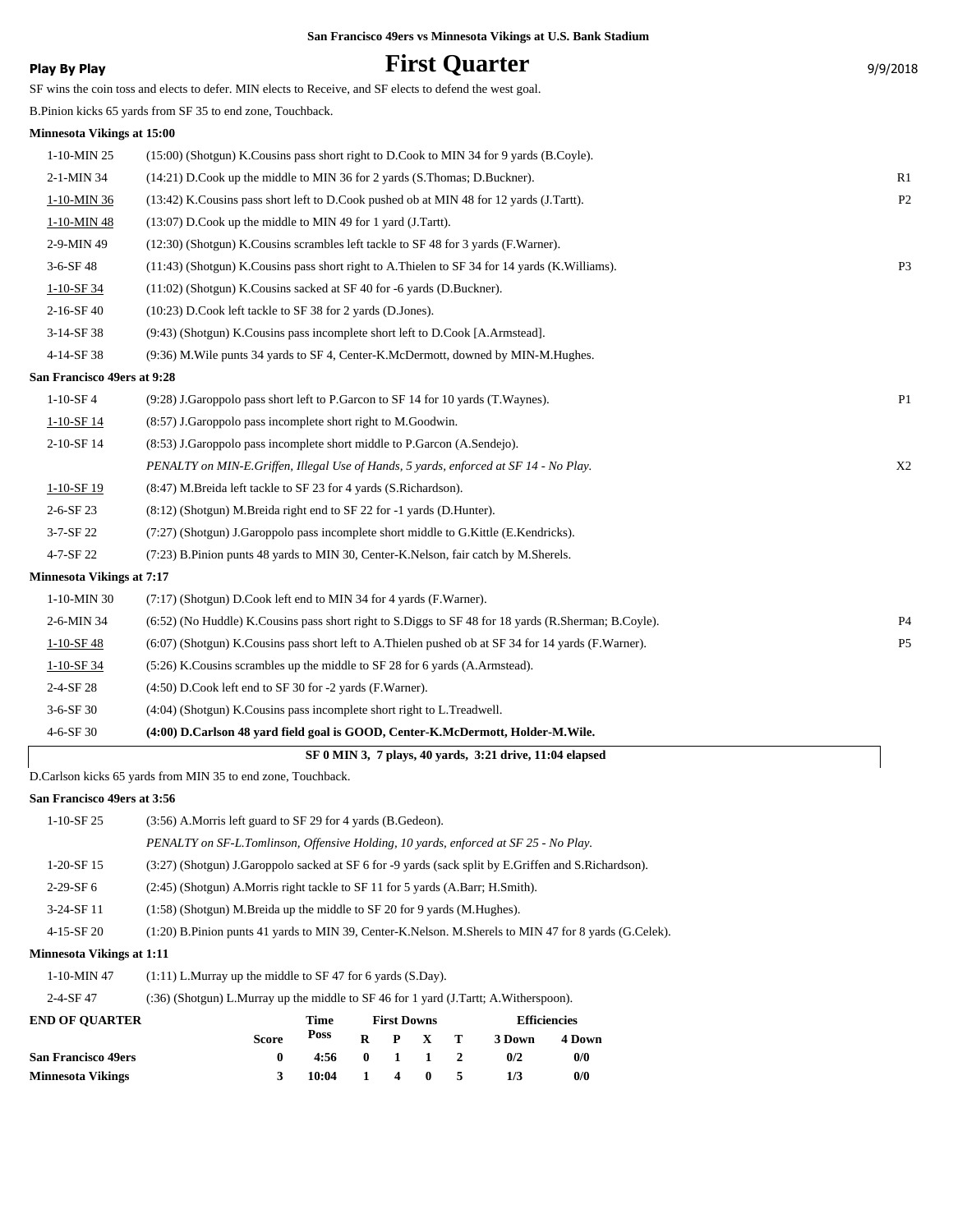| <b>Play By Play</b>               | <b>Second Quarter</b>                                                                                                                                                 | 9/9/2018       |
|-----------------------------------|-----------------------------------------------------------------------------------------------------------------------------------------------------------------------|----------------|
| Minnesota Vikings continued.      |                                                                                                                                                                       |                |
| $3-3-SF$ 46                       | (15:00) (Shotgun) K.Cousins pass short right to D.Cook to SF 29 for 17 yards (R.Sherman; A.Colbert).                                                                  | P <sub>6</sub> |
| $1-10-SF$ 29                      | (14:27) (Shotgun) K.Cousins pass incomplete deep right to A.Thielen.                                                                                                  |                |
| 2-10-SF 29                        | (14:22) L.Murray left end to SF 22 for 7 yards (F.Warner).                                                                                                            |                |
| $3-3-SF$ 22                       | (13:44) (Shotgun) K.Cousins pass deep left to S.Diggs for 22 yards, TOUCHDOWN.                                                                                        | P7             |
|                                   | D.Carlson extra point is GOOD, Center-K.McDermott, Holder-M.Wile.                                                                                                     |                |
|                                   | SF 0 MIN 10, 6 plays, 53 yards, 2:32 drive, 1:21 elapsed                                                                                                              |                |
|                                   | D.Carlson kicks 65 yards from MIN 35 to end zone, Touchback.                                                                                                          |                |
| San Francisco 49ers at 13:39      |                                                                                                                                                                       |                |
| $1-10-SF$ 25                      | (13:39) (Shotgun) J.Garoppolo pass short right to G.Kittle pushed ob at SF 43 for 18 yards (E.Kendricks).                                                             | P <sub>3</sub> |
| $1 - 10 - SF$ 43                  | (13:13) (No Huddle) J.Garoppolo pass short left to G.Kittle pushed ob at MIN 44 for 13 yards (A.Sendejo).                                                             | P <sub>4</sub> |
| 1-10-MIN 44                       | (12:58) (No Huddle) J.Garoppolo pass short right to T.Taylor pushed ob at MIN 38 for 6 yards (H.Smith). SF-M.Goodwin was injured during the<br>play.                  |                |
| 2-4-MIN 38                        | (12:44) J. Garoppolo pass incomplete short right to D. Pettis.                                                                                                        |                |
|                                   | PENALTY on MIN-T. Waynes, Defensive Pass Interference, 15 yards, enforced at MIN 38 - No Play.                                                                        | X5             |
| 1-10-MIN 23                       | (12:39) M.Breida left tackle to MIN 24 for -1 yards (A.Barr).                                                                                                         |                |
| 2-11-MIN 24                       | (12:00) J.Garoppolo pass incomplete short middle to P.Garcon (M.Hughes).                                                                                              |                |
| 3-11-MIN 24                       | (11:56) (Shotgun) J.Garoppolo pass incomplete deep left [E.Griffen].                                                                                                  |                |
| 4-11-MIN 24                       | (11:47) R.Gould 42 yard field goal is GOOD, Center-K.Nelson, Holder-B.Pinion.                                                                                         |                |
|                                   | SF 3 MIN 10, 7 plays, 51 yards, 1 penalty, 1:57 drive, 3:18 elapsed                                                                                                   |                |
|                                   | B.Pinion kicks 65 yards from SF 35 to end zone, Touchback.                                                                                                            |                |
| <b>Minnesota Vikings at 11:42</b> |                                                                                                                                                                       |                |
| 1-10-MIN 25                       | (11:42) (Shotgun) K.Cousins pass short left to D.Cook pushed ob at MIN 40 for 15 yards (F.Warner).                                                                    | P8             |
| 1-10-MIN 40                       | (11:04) S. Diggs left end pushed ob at MIN 48 for 8 yards (K. Williams).                                                                                              |                |
| $2-2-MIN$ 48                      | (10:33) D.Cook up the middle to SF 37 for 15 yards (F.Warner). FUMBLES (F.Warner), RECOVERED by SF-R.Sherman at SF 29. R.Sherman<br>to SF 29 for no gain (T.Conklin). |                |
| San Francisco 49ers at 10:22      |                                                                                                                                                                       |                |
| $1-10-SF29$                       | $(10:22)$ A.Morris up the middle to SF 43 for 14 yards $(A.Sende$ jo).                                                                                                | R6             |
| $1-10-SF$ 43                      | (9:44) A.Morris up the middle to SF 47 for 4 yards (B.Gedeon; S.Richardson).                                                                                          |                |
| $2 - 6 - SF 47$                   | (9:08) A. Morris right tackle to MIN 48 for 5 yards (L. Joseph).                                                                                                      |                |
| 3-1-MIN 48                        | (9:08) PENALTY on SF-G. Celek, False Start, 6 yards, enforced at MIN 48 - No Play.                                                                                    |                |
| 3-7-SF 46                         | (8:13) (Shotgun) J.Garoppolo pass short middle to P.Garcon to MIN 43 for 11 yards (T.Waynes).                                                                         | P7             |
| $1-10-MIN$ 43                     | (7:39) (Shotgun) J.Garoppolo pass incomplete deep left to D.Pettis (T.Waynes).                                                                                        |                |
| 2-10-MIN 43                       | (7:30) M.Breida right tackle to MIN 39 for 4 yards (D.Hunter).                                                                                                        |                |
| 3-6-MIN 39                        | (6:49) (Shotgun) J.Garoppolo pass short middle to G.Kittle to MIN 25 for 14 yards (H.Hill).                                                                           | P8             |
|                                   | Timeout #1 by SF at 06:06.                                                                                                                                            |                |
| 1-10-MIN 25                       | (6:06) A. Morris right tackle to MIN 14 for 11 yards (H. Smith).                                                                                                      | R9             |
| $1-10-MIN$ 14                     | (5:45) (No Huddle) J.Garoppolo pass incomplete short left to P.Garcon (E.Griffen).                                                                                    |                |
| 2-10-MIN 14                       | (5:43) (Shotgun) J.Garoppolo pass short middle to G.Kittle to MIN 5 for 9 yards (M.Hughes).                                                                           |                |
| $3-1-MIN$ 5                       | $(5:01)$ A.Morris right guard to MIN 4 for 1 yard (E.Griffen).                                                                                                        | R10            |
|                                   | Timeout #2 by SF at 04:16.                                                                                                                                            |                |
| $1-4-MIN4$                        | $(4:16)$ A.Morris up the middle to MIN 3 for 1 yard (E.Griffen, A.Sendejo).                                                                                           |                |
| $2-3-MIN3$                        | (3:37) (Shotgun) J.Garoppolo sacked at MIN 8 for -5 yards (D.Hunter).                                                                                                 |                |
|                                   | PENALTY on MIN-X.Rhodes, Defensive Holding, 2 yards, enforced at MIN 3 - No Play.                                                                                     | X11            |
| $1-1-MIN$ 1                       | (3:14) E.Mitchell reported in as eligible. A.Morris left guard to MIN 1 for no gain (E.Kendricks). FUMBLES (E.Kendricks), and recovers at MIN<br>1.                   |                |
| $2-1-MIN$ 1                       | (2:30) A.Morris up the middle to MIN 1 for no gain (L.Joseph). FUMBLES (L.Joseph), RECOVERED by MIN-H.Smith at MIN 2. H.Smith to<br>MIN 2 for no gain (P.Garcon).     |                |
| <b>Minnesota Vikings at 2:18</b>  |                                                                                                                                                                       |                |
| $1-10-MIN2$                       | $(2.18)$ L.Murray up the middle to MIN 4 for 2 yards (E.Mitchell; A.Armstead).                                                                                        |                |
| Two-Minute Warning                |                                                                                                                                                                       |                |
| $2-8-MIN4$                        | (2:00) K. Cousins pass incomplete short left to C. Ham.                                                                                                               |                |
| 3-8-MIN 4                         | (1:56) (Shotgun) K.Cousins pass short middle to A.Thielen to MIN 19 for 15 yards (J.Ward).                                                                            | P <sub>9</sub> |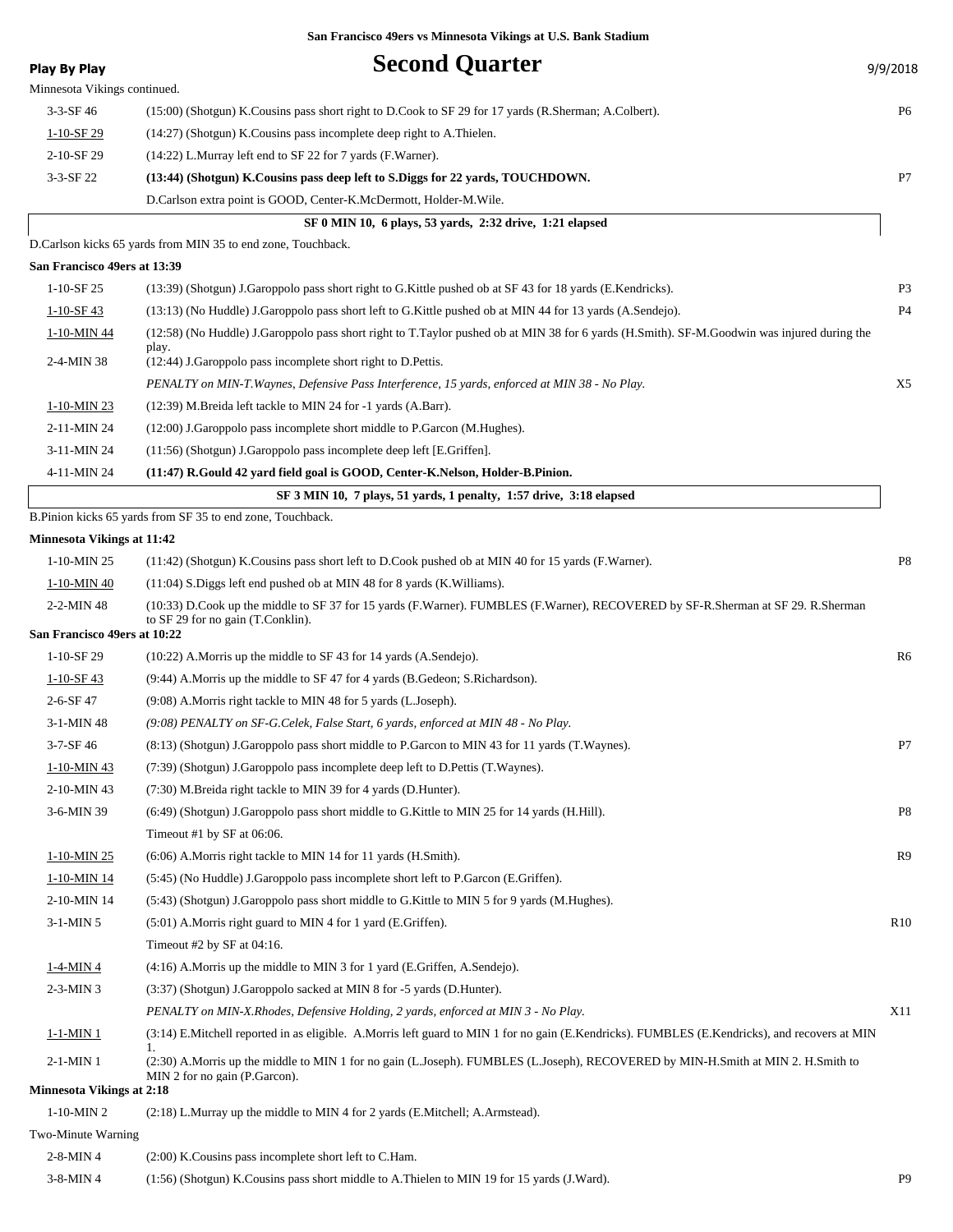|                  | San Francisco 49618 vs imminesõia Vikings at O.S. Dank Staulum                                     |                 |
|------------------|----------------------------------------------------------------------------------------------------|-----------------|
| 1-10-MIN 19      | (1:27) (No Huddle, Shotgun) K.Cousins pass incomplete short right to L.Treadwell (R.Sherman).      |                 |
| 2-10-MIN 19      | $(1:24)$ (Shotgun) K. Cousins pass incomplete short left to A. Thielen.                            |                 |
| 3-10-MIN 19      | $(1:20)$ (Shotgun) K. Cousins scrambles right end ran ob at MIN 32 for 13 yards (B. Coyle).        | R <sub>10</sub> |
| 1-10-MIN 32      | $(1.13)$ (Shotgun) PENALTY on MIN-T.Compton, False Start, 5 yards, enforced at MIN 32 - No Play.   |                 |
| 1-15-MIN 27      | $(1:13)$ (Shotgun) K. Cousins pass short right to L. Treadwell to MIN 43 for 16 yards (R. Blair).  | <b>P11</b>      |
|                  | Timeout #1 by MIN at 01:04.                                                                        |                 |
| 1-10-MIN 43      | $(1:04)$ (Shotgun) K. Cousins pass short left to S. Diggs to MIN 46 for 3 yards (F. Warner).       |                 |
| $2 - 7 - MIN 46$ | $(242)$ (Shotgun) K. Cousins pass short right to A. Thielen to SF 40 for 14 yards (K. Williams).   | P <sub>12</sub> |
|                  | Timeout #2 by MIN at 00:34.                                                                        |                 |
| $1-10-SF40$      | (:34) (Shotgun) K.Cousins pass short right to D.Cook to SF 46 for -6 yards (D.Buckner) [F.Warner]. |                 |
| $2-16-SF46$      | $(212)$ (Shotgun) K. Cousins pass short left to L. Treadwell to SF 44 for 2 yards (F. Warner).     |                 |
|                  | Timeout #3 by MIN at 00:06.                                                                        |                 |
| $3-14-SF44$      | $(0.06)$ (Shotgun) K. Cousins sacked at MIN 47 for -9 yards (D. Buckner).                          |                 |

| <b>END OF OUARTER</b>      | Time<br><b>First Downs</b> |                                         |  | <b>Efficiencies</b> |         |        |        |
|----------------------------|----------------------------|-----------------------------------------|--|---------------------|---------|--------|--------|
|                            | Score                      | Poss                                    |  |                     | R P X T | 3 Down | 4 Down |
| <b>San Francisco 49ers</b> | 3                          | $10:01 \quad 3 \quad 4 \quad 2 \quad 9$ |  |                     |         | 3/4    | 0/0    |
| <b>Minnesota Vikings</b>   |                            | 4:59                                    |  | 1 6 0 7             |         | 4/5    | 0/0    |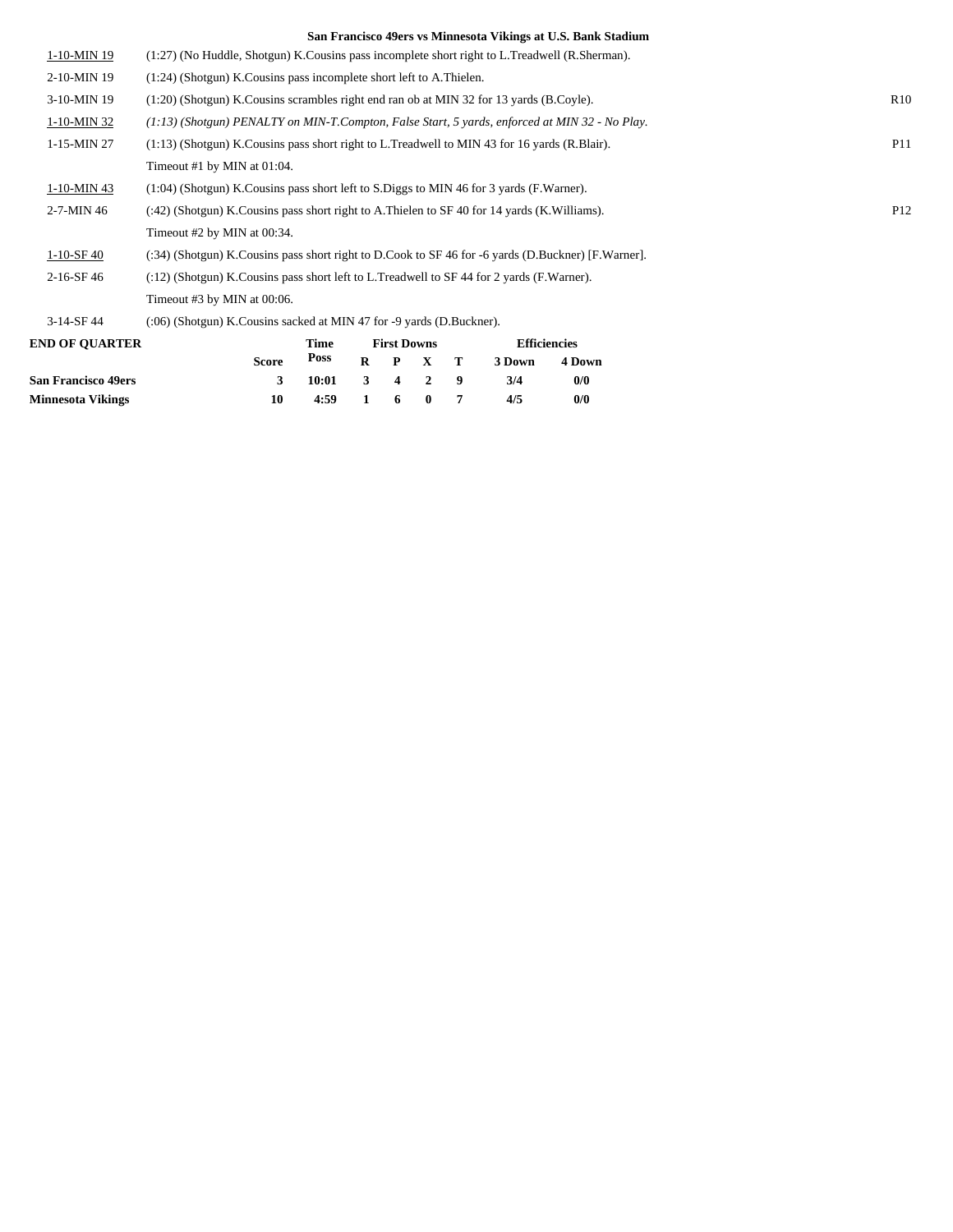## **Play By Play Play Play Play By Play Play By Play Play By Play Play By Play Play Play Play Play Play Play Play Play Play Play Play Play Play Play Play Play Play Play Play**

SF elects to Receive, and MIN elects to defend the goal.

D.Carlson kicks 65 yards from MIN 35 to end zone, Touchback.

#### **San Francisco 49ers at 15:00**

| 1-10-SF 25 | $(15:00)$ J. Garoppolo pass incomplete short middle to D. Pettis [L. Joseph].                                  |
|------------|----------------------------------------------------------------------------------------------------------------|
| 2-10-SF 25 | $(14:56)$ M.Breida up the middle to SF 26 for 1 yard (S.Richardson). SF-J.Garnett was injured during the play. |
| $3-9-SF26$ | (14:27) (Shotgun) J.Garoppolo pass incomplete short middle to T.Taylor.                                        |
|            |                                                                                                                |

#### 4-9-SF 26 (14:24) B.Pinion punts 43 yards to MIN 31, Center-K.Nelson. M.Sherels to MIN 30 for -1 yards (R.Mostert).

#### **Minnesota Vikings at 14:15**

| $1-10-MIN30$                 | $(14:15)$ (Shotgun) K.Cousins pass short left to D.Cook pushed ob at MIN 38 for 8 yards (J.Tartt).                                                                             |                 |
|------------------------------|--------------------------------------------------------------------------------------------------------------------------------------------------------------------------------|-----------------|
| $2 - 2 - MIN 38$             | $(14:15)$ K. Cousins pass short right to T. Conklin to MIN 44 for 6 yards $(J.Tartt)$ .                                                                                        | P <sub>13</sub> |
| 1-10-MIN 44                  | $(13:16)$ D.Cook up the middle to MIN 42 for $-2$ yards (J.Tartt).                                                                                                             |                 |
| $2-12-MIN$ 42                | (12:30) (Shotgun) K.Cousins pass incomplete short left to A.Thielen (A.Witherspoon).                                                                                           |                 |
| $3-12-MIN$ 42                | (12:26) (Shotgun) K.Cousins sacked at MIN 40 for -2 yards (sack split by R.Blair and D.Buckner).                                                                               |                 |
| 4-14-MIN 40                  | (12:26) (Punt formation) PENALTY on MIN-J.Kearse, False Start, 5 yards, enforced at MIN 40 - No Play.                                                                          |                 |
| 4-19-MIN 35                  | (11:23) M. Wile punts 47 yards to SF 18, Center-K. McDermott. D. Pettis MUFFS catch, recovered by SF-A. Witherspoon at SF 18. A. Witherspoon<br>to SF 18 for no gain (H.Hill). |                 |
| San Francisco 49ers at 11:16 |                                                                                                                                                                                |                 |
| $1-10-SF$ 18                 | $(11:16)$ A.Morris left end to SF 20 for 2 yards $(L.Joseph)$ .                                                                                                                |                 |
| $2 - 8 - SF 20$              | (10:54) J.Garoppolo pass incomplete deep left to G.Kittle [S.Richardson].                                                                                                      |                 |

#### **(10:48) (Shotgun) J.Garoppolo pass short right intended for K.Bourne INTERCEPTED by M.Hughes at SF 28. M.Hughes for 28 yards, TOUCHDOWN.** 3-8-SF 20

#### **Minnesota Vikings at 10:41**

D.Carlson extra point is GOOD, Center-K.McDermott, Holder-M.Wile.

|                              | SF 3 MIN 17, 0 plays, 28 yards, 0:00 drive, 4:19 elapsed                                       |                 |
|------------------------------|------------------------------------------------------------------------------------------------|-----------------|
|                              | D. Carlson kicks 65 yards from MIN 35 to end zone, Touchback.                                  |                 |
| San Francisco 49ers at 10:41 |                                                                                                |                 |
| $1-10-SF25$                  | (10:41) (Shotgun) J.Garoppolo pass deep right to K.Juszczyk to MIN 19 for 56 yards (B.Gedeon). | P <sub>12</sub> |
| $1-10-MIN$ 19                | $(9:59)$ J. Garoppolo scrambles right end to MIN 15 for 4 yards (B. Gedeon).                   |                 |
| $2-6$ -MIN 15                | $(9:27)$ J.Garoppolo pass incomplete short left to K.Juszczyk.                                 |                 |
|                              | Timeout #1 by SF at $09:24$ .                                                                  |                 |
| $3-6$ -MIN 15                | (9:24) (Shotgun) J.Garoppolo pass incomplete short left to P.Garcon (M.Hughes).                |                 |
| $4-6$ -MIN 15                | (9:18) R.Gould 33 yard field goal is GOOD, Center-K.Nelson, Holder-B.Pinion.                   |                 |
|                              |                                                                                                |                 |

 **SF 6 MIN 17, 5 plays, 60 yards, 1:26 drive, 5:45 elapsed**

B.Pinion kicks 65 yards from SF 35 to end zone, Touchback.

#### **Minnesota Vikings at 9:15**

| $1-10-MIN$ 25 | $(9.15)$ K. Cousins pass short right to A. Thielen to MIN 36 for 11 yards (A. Colbert).              | P <sub>14</sub> |
|---------------|------------------------------------------------------------------------------------------------------|-----------------|
| $1-10-MIN36$  | $(8:41)$ K. Cousins pass incomplete deep right to S. Diggs.                                          |                 |
| 2-10-MIN 36   | (8:35) (Shotgun) D.Cook right guard to MIN 41 for 5 yards (B.Coyle).                                 |                 |
| $3-5-MIN$ 41  | (7:52) (Shotgun) K.Cousins pass short left to A.Thielen pushed ob at SF 25 for 34 yards (A.Colbert). | P <sub>15</sub> |
| $1-10-SF25$   | $(7:11)$ D.Cook up the middle to SF 18 for 7 yards (F.Warner).                                       |                 |
| $2-3-SF$ 18   | $(6:35)$ (Shotgun) D.Cook up the middle to SF 16 for 2 yards (D.Buckner; A.Armstead).                |                 |
| $3-1-SF16$    | (5.55) K.Cousins pass short right to D.Morgan pushed ob at SF 7 for 9 yards (A.Colbert).             | P <sub>16</sub> |
| $1 - 7 - SF7$ | $(5:26)$ D.Cook up the middle to SF 6 for 1 yard (F.Warner).                                         |                 |
| $2-6-SF6$     | $(4:51)$ (Shotgun) PENALTY on MIN-S.Diggs, False Start, 5 yards, enforced at SF 6 - No Play.         |                 |
| 2-11-SF 11    | (4:27) (Shotgun) K.Cousins pass short right to K.Rudolph for 11 yards, TOUCHDOWN.                    | P <sub>17</sub> |
|               | D. Carlson extra point is GOOD, Center-K. McDermott, Holder-M. Wile.                                 |                 |
|               |                                                                                                      |                 |

 **SF 6 MIN 24, 9 plays, 75 yards, 4:53 drive, 10:38 elapsed**

D.Carlson kicks 65 yards from MIN 35 to end zone, Touchback.

#### **San Francisco 49ers at 4:22**

| 1-10-SF 25  | $(4:22)$ M.Breida left end to SF 36 for 11 yards $(X.R$ hodes).                                            | R13             |
|-------------|------------------------------------------------------------------------------------------------------------|-----------------|
| 1-10-SF 36  | (3:54) (No Huddle) J.Garoppolo pass short left to G.Kittle pushed ob at MIN 28 for 36 yards (E.Kendricks). | P <sub>14</sub> |
| 1-10-MIN 28 | (3:32) M.Breida right guard to MIN 25 for 3 yards (E.Griffen).                                             |                 |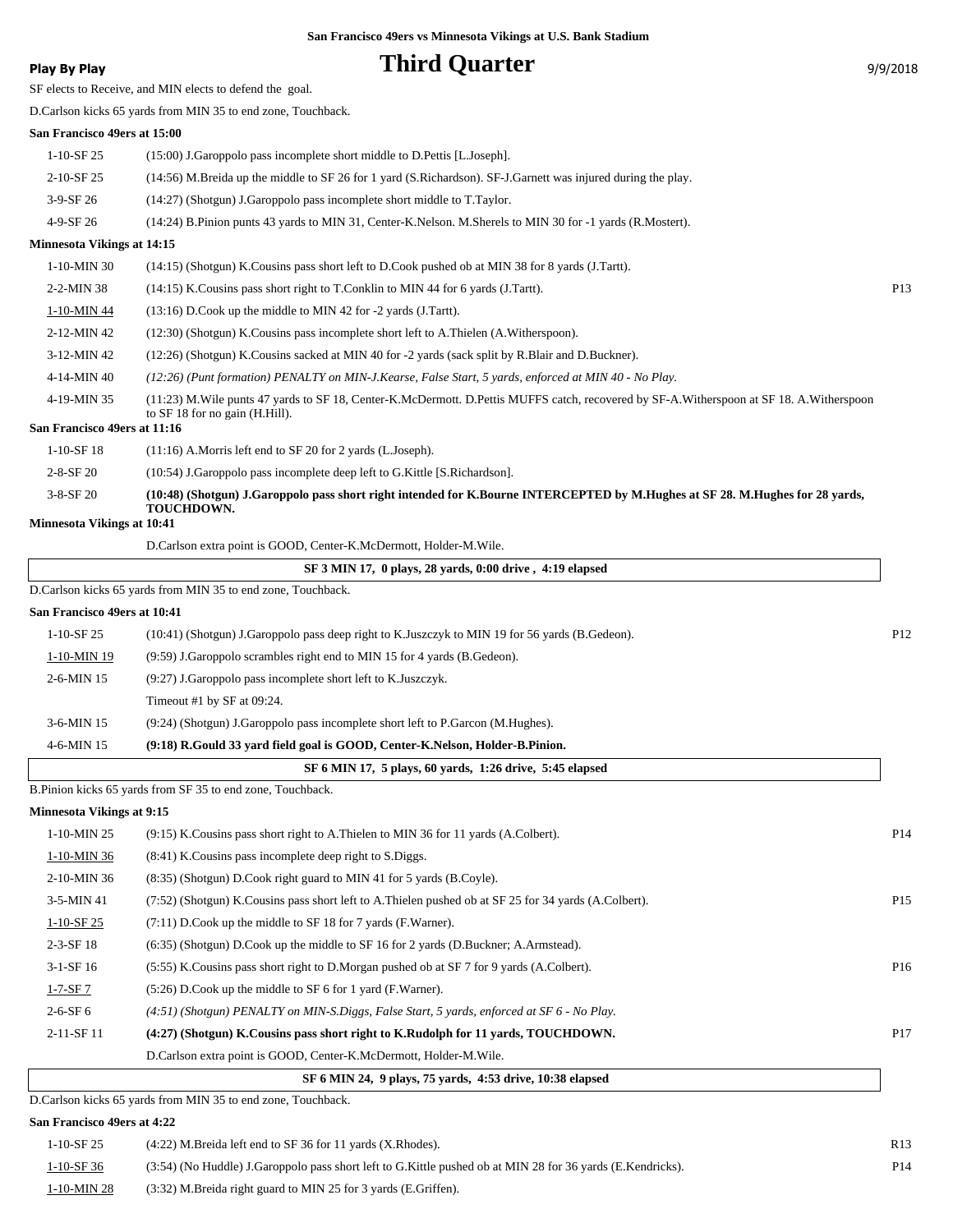|                  | San Francisco 49ers vs Minnesota Vikings at U.S. Bank Stadium                   |                 |
|------------------|---------------------------------------------------------------------------------|-----------------|
| $2 - 7 - MIN$ 25 | $(2:52)$ (Shotgun) M.Breida left tackle to MIN 19 for 6 yards (B.Gedeon).       |                 |
| $3-1-MIN$ 19     | $(2.09)$ J. Garoppolo scrambles left end to MIN 17 for 2 yards (S. Richardson). | R <sub>15</sub> |
| 1-10-MIN 17      | (1:24) (Shotgun) J.Garoppolo sacked at MIN 22 for -5 yards (D.Hunter).          |                 |
| 2-15-MIN 22      | (:40) (Shotgun) J.Garoppolo pass deep left to D.Pettis for 22 yards, TOUCHDOWN. | P <sub>16</sub> |
|                  | R. Gould extra point is GOOD, Center-K. Nelson, Holder-B. Pinion.               |                 |

### **SF 13 MIN 24, 7 plays, 75 yards, 3:51 drive, 14:29 elapsed**

B.Pinion kicks 65 yards from SF 35 to end zone, Touchback.

### **Minnesota Vikings at 0:31**

1-10-MIN 25 (:31) (Shotgun) K.Cousins pass incomplete short left to C.Ham (M.Nzeocha).

2-10-MIN 25 (:27) L.Murray up the middle to MIN 27 for 2 yards (F.Warner; E.Mitchell).

| <b>END OF OUARTER</b>      |              | Time | <b>First Downs</b> |            |                 |     | <b>Efficiencies</b> |        |
|----------------------------|--------------|------|--------------------|------------|-----------------|-----|---------------------|--------|
|                            | <b>Score</b> | Poss |                    |            | $R$ $P$ $X$ $T$ |     | 3 Down              | 4 Down |
| <b>San Francisco 49ers</b> | 13           | 6:37 | 2 3 0 5            |            |                 |     | 1/4                 | 0/0    |
| <b>Minnesota Vikings</b>   | 24           | 8:23 | $\mathbf{0}$       | $\sqrt{5}$ | $\mathbf{0}$    | - 5 | 2/3                 | 0/0    |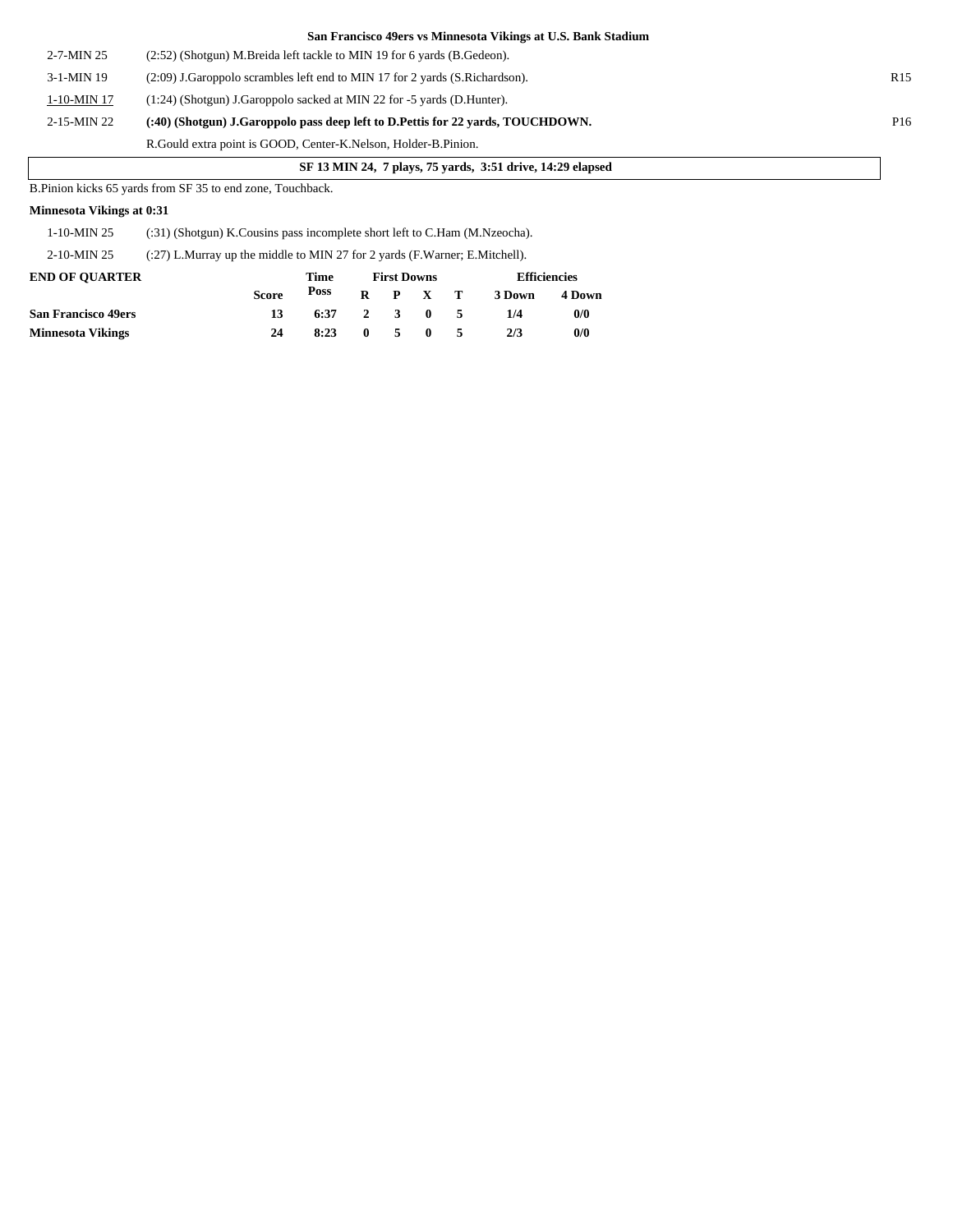## **Play By Play Play Play Play Play Play Play Play Play Play Play Play Play Play Play Play Play Play Play Play Play Play Play Play Play Play Play Play Play Play Pla**

|                                   | Minnesota Vikings continued.                                                                                                                                                                                                                                |                 |
|-----------------------------------|-------------------------------------------------------------------------------------------------------------------------------------------------------------------------------------------------------------------------------------------------------------|-----------------|
| 3-8-MIN 27                        | $(15:00)$ (Shotgun) K. Cousins pass incomplete short right to S. Diggs (J. Tartt).                                                                                                                                                                          |                 |
| 4-8-MIN 27                        | (14:56) M. Wile punts 56 yards to SF 17, Center-K. McDermott. D. Pettis pushed ob at SF 31 for 14 yards (B. Gedeon).                                                                                                                                        |                 |
| San Francisco 49ers at 14:43      |                                                                                                                                                                                                                                                             |                 |
| $1-10-SF$ 31                      | (14:43) (Shotgun) J.Garoppolo pass short left intended for D.Pettis INTERCEPTED by X.Rhodes at SF 41. X.Rhodes to SF 38 for 3 yards                                                                                                                         |                 |
| <b>Minnesota Vikings at 14:37</b> | (G.Kittle). MIN-X.Rhodes was injured during the play.                                                                                                                                                                                                       |                 |
| 1-10-SF 38                        | (14:37) D.Cook left guard to SF 39 for -1 yards (A.Armstead).                                                                                                                                                                                               |                 |
| 2-11-SF 39                        | (14:03) K. Cousins pass incomplete deep left to A. Thielen.                                                                                                                                                                                                 |                 |
| 3-11-SF 39                        | (13:57) (Shotgun) K.Cousins pass incomplete short right to A.Thielen.                                                                                                                                                                                       |                 |
| 4-11-SF 39                        | (13:54) M. Wile punts 25 yards to SF 14, Center-K. McDermott, downed by MIN-E. Wilson.                                                                                                                                                                      |                 |
| San Francisco 49ers at 13:43      |                                                                                                                                                                                                                                                             |                 |
| $1-10-SF14$                       | (13:43) M.Breida left end to SF 14 for no gain (S.Richardson).                                                                                                                                                                                              |                 |
| 2-10-SF 14                        | (13:02) (Shotgun) J.Garoppolo pass short right to T.Taylor to SF 21 for 7 yards (D.Hunter).                                                                                                                                                                 |                 |
| $3-3-SF$ 21                       | (12:22) (Shotgun) J.Garoppolo pass short left to D.Pettis to MIN 40 for 39 yards (M.Hughes).                                                                                                                                                                | P17             |
| 1-10-MIN 40                       | $(11:44)$ (Shotgun) A.Morris left end to MIN 45 for -5 yards (H.Smith).                                                                                                                                                                                     |                 |
| 2-15-MIN 45                       | $(11:06)$ (Shotgun) J.Garoppolo pass incomplete deep left to G.Kittle [E.Griffen].                                                                                                                                                                          |                 |
| 3-15-MIN 45                       | (11:00) (Shotgun) J.Garoppolo pass incomplete short right to T.Taylor (J.Kearse) [S.Richardson].                                                                                                                                                            |                 |
|                                   | PENALTY on MIN-S.Richardson, Roughing the Passer, 15 yards, enforced at MIN 45 - No Play.                                                                                                                                                                   | X18             |
| 1-10-MIN 30                       | Penalty on MIN-J.Kearse, Defensive Holding, declined.<br>(10:55) M.Breida left tackle to MIN 20 for 10 yards (H.Smith).                                                                                                                                     | R <sub>19</sub> |
| 1-10-MIN 20                       | (10:15) (Shotgun) J.Garoppolo pass short left to T.Taylor pushed ob at MIN 10 for 10 yards (H.Smith).                                                                                                                                                       | P <sub>20</sub> |
| 1-10-MIN 10                       | (9:38) A.Morris left guard to MIN 9 for 1 yard (L.Joseph).                                                                                                                                                                                                  |                 |
| 2-9-MIN 9                         | (8.56) (Shotgun) J.Garoppolo pass short middle to T.Taylor to MIN 4 for 5 yards (E.Kendricks).                                                                                                                                                              |                 |
| 3-4-MIN 4                         | (8:17) (Shotgun) J.Garoppolo pass incomplete short middle to G.Kittle.                                                                                                                                                                                      |                 |
| 4-4-MIN 4                         | (8:13) R.Gould 22 yard field goal is GOOD, Center-K.Nelson, Holder-B.Pinion.                                                                                                                                                                                |                 |
|                                   | SF 16 MIN 24, 11 plays, 82 yards, 1 penalty, 5:34 drive, 6:51 elapsed                                                                                                                                                                                       |                 |
|                                   | B.Pinion kicks 65 yards from SF 35 to end zone, Touchback.                                                                                                                                                                                                  |                 |
| <b>Minnesota Vikings at 8:09</b>  |                                                                                                                                                                                                                                                             |                 |
| 1-10-MIN 25                       | (8:09) D.Cook left tackle to MIN 26 for 1 yard (C.Marsh, B.Coyle).                                                                                                                                                                                          |                 |
| 2-9-MIN 26                        |                                                                                                                                                                                                                                                             |                 |
|                                   | (7:26) (No Huddle, Shotgun) K.Cousins pass incomplete deep right to A.Thielen (K.Williams).                                                                                                                                                                 |                 |
| 3-9-MIN 26                        | (7:21) (Shotgun) K.Cousins pass incomplete short right to S.Diggs.                                                                                                                                                                                          |                 |
| 4-9-MIN 26                        | (7:16) M. Wile punts 29 yards to SF 45, Center-K. McDermott, out of bounds.                                                                                                                                                                                 |                 |
| San Francisco 49ers at 7:09       |                                                                                                                                                                                                                                                             |                 |
| $1-10-SF$ 45                      | (7:09) (Shotgun) J.Garoppolo pass short left to M.Breida pushed ob at 50 for 5 yards (X.Rhodes).                                                                                                                                                            |                 |
| $2 - 5 - 50$                      | (6:36) (Shotgun) J.Garoppolo pass incomplete short right to P.Garcon (A.Barr).                                                                                                                                                                              |                 |
| $3 - 5 - 50$                      | $(6:32)$ (Shotgun) J.Garoppolo sacked at SF 40 for $-10$ yards (H.Smith).                                                                                                                                                                                   |                 |
| 4-15-SF 40                        | (5:54) B.Pinion punts 42 yards to MIN 18, Center-K.Nelson. M.Sherels to MIN 18 for no gain (R.Mostert).                                                                                                                                                     |                 |
| <b>Minnesota Vikings at 5:46</b>  |                                                                                                                                                                                                                                                             |                 |
| 1-10-MIN 18                       | (5:46) L.Murray right guard to MIN 27 for 9 yards (A.Colbert).                                                                                                                                                                                              |                 |
| 2-1-MIN 27                        | (5:12) L.Murray right tackle to MIN 32 for 5 yards (B.Coyle). SF-B.Coyle was injured during the play.                                                                                                                                                       | R <sub>18</sub> |
| $1-10-MIN32$                      | $(4:29)$ L.Murray up the middle to MIN 36 for 4 yards (D.Jones).                                                                                                                                                                                            |                 |
| 2-6-MIN 36                        | (3:45) D.Cook up the middle to MIN 37 for 1 yard (A.Armstead).                                                                                                                                                                                              |                 |
| 3-5-MIN 37                        | $(3:00)$ (Shotgun) K. Cousins scrambles left guard to MIN 41 for 4 yards (E.Lee).<br>Minnesota challenged the short of the line to gain ruling, and the play was Upheld. The ruling on the field was confirmed. (Timeout #1.)<br>Timeout #2 by SF at 02:54. |                 |
| 4-1-MIN 41                        | (2:54) (Run formation) PENALTY on SF-S.Thomas, Neutral Zone Infraction, 5 yards, enforced at MIN 41 - No Play.                                                                                                                                              | X19             |
| <u>1-10-MIN 46</u>                | $(2:54)$ D.Cook up the middle to MIN 47 for 1 yard (E.Lee).                                                                                                                                                                                                 |                 |
| 2-9-MIN 47                        | $(2:10)$ D.Cook up the middle to 50 for 3 yards (C.Marsh).                                                                                                                                                                                                  |                 |
| Two-Minute Warning                |                                                                                                                                                                                                                                                             |                 |

4-6-50 (1:56) M.Wile punts 39 yards to SF 11, Center-K.McDermott, fair catch by D.Pettis.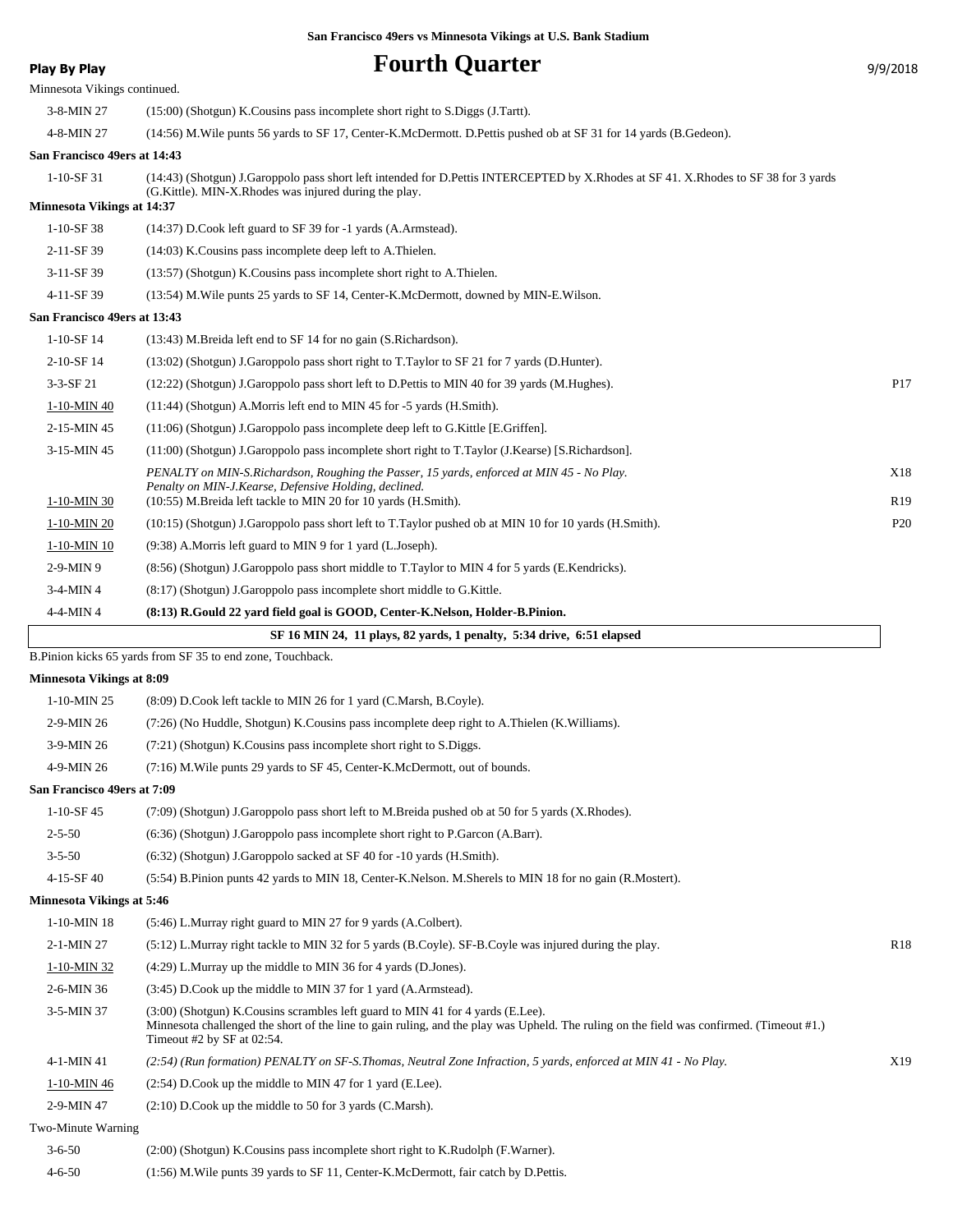#### **San Francisco 49ers at 1:49**

- 1-10-SF 11 (1:49) (Shotgun) J.Garoppolo pass incomplete short right to M.Breida.
- (1:45) (Shotgun) J.Garoppolo pass deep middle intended for T.Taylor INTERCEPTED by H.Smith [S.Richardson] at SF 29. H.Smith to SF 15 for 14 yards (P.Garcon). 2-10-SF 11

#### **Minnesota Vikings at 1:35**

| <b>END OF OUARTER</b> |                                                                              | Time | <b>First Downs</b> | <b>Efficiencie</b> |
|-----------------------|------------------------------------------------------------------------------|------|--------------------|--------------------|
| $4 - 4 - SF9$         | $(0.02)$ (Shotgun) K. Cousins pass incomplete short right.                   |      |                    |                    |
|                       | Timeout #2 by MIN at 00:02.                                                  |      |                    |                    |
| $3-8-$ SF 13          | $(348)$ L.Murray up the middle to SF 9 for 4 yards (E.Lee).                  |      |                    |                    |
| $2 - 8 - SF$ 13       | $(1:32)$ L.Murray right tackle to SF 13 for no gain (E.Mitchell; D.Buckner). |      |                    |                    |
|                       | Timeout #3 by SF at $01:32$ .                                                |      |                    |                    |
| $1-10-SF$ 15          | (1:35) L.Murray right guard to SF 13 for 2 yards (E.Mitchell).               |      |                    |                    |
|                       |                                                                              |      |                    |                    |

| <b>END OF OUARTER</b> |              | Time         |  | <b>First Downs</b> | <b>Efficiencies</b> |        |  |  |
|-----------------------|--------------|--------------|--|--------------------|---------------------|--------|--|--|
|                       | <b>Score</b> | Poss         |  | $R$ $P$ $X$ $T$    | 3 Down              | 4 Down |  |  |
| San Francisco 49ers   | -16          | 7:17 1 2 1 4 |  |                    | 1/3                 | 0/0    |  |  |
| Minnesota Vikings     | 24           | 7:43 1 0 1 2 |  |                    | 0/6                 | 0/1    |  |  |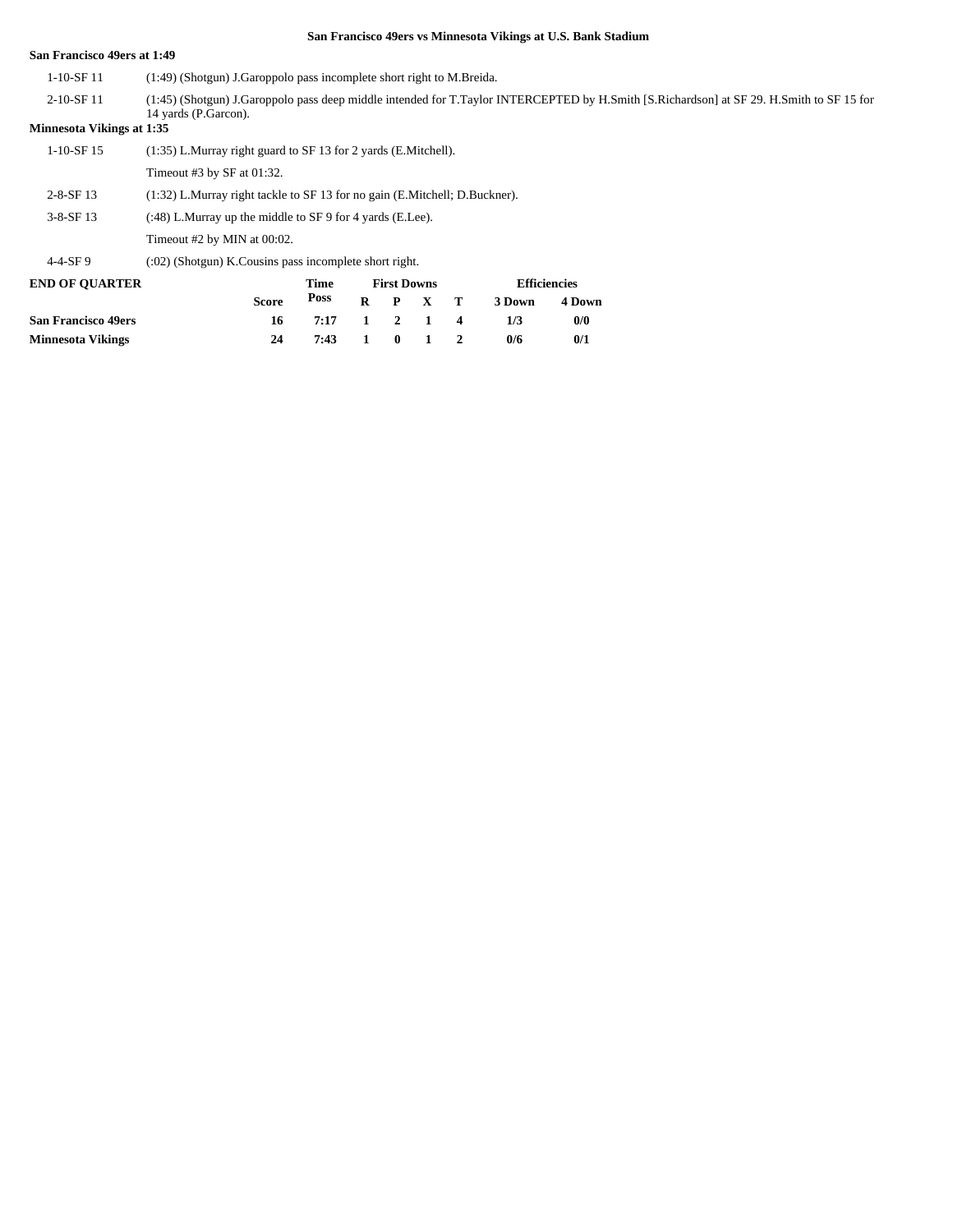## **Miscellaneous Statistics Report**

**San Francisco 49ers vs Minnesota Vikings**

**9/9/2018 at U.S. Bank Stadium**

## **Ten Longest Plays for San Francisco 49ers**

| Yards | Otr | <b>Play Start</b> | <b>Play Description</b>                                                                                    |
|-------|-----|-------------------|------------------------------------------------------------------------------------------------------------|
| 56    |     | 3 1-10-SF 25      | (10:41) (Shotgun) J.Garoppolo pass deep right to K.Juszczyk to MIN 19 for 56 yards (B.Gedeon).             |
| 39    |     | 4 3-3-SF 21       | (12:22) (Shotgun) J.Garoppolo pass short left to D.Pettis to MIN 40 for 39 yards (M.Hughes).               |
| 36    |     | 3 1-10-SF 36      | (3:54) (No Huddle) J.Garoppolo pass short left to G.Kittle pushed ob at MIN 28 for 36 yards (E.Kendricks). |
| 22    |     | 3 2-15-MIN 22     | (:40) (Shotgun) J.Garoppolo pass deep left to D.Pettis for 22 yards, TOUCHDOWN.                            |
| 18    |     | 2 1-10-SF 25      | (13:39) (Shotgun) J.Garoppolo pass short right to G.Kittle pushed ob at SF 43 for 18 yards (E.Kendricks).  |
| 14    |     | 2 1-10-SF 29      | (10:22) A. Morris up the middle to SF 43 for 14 yards (A. Sendejo).                                        |
| 14    |     | 2 3-6-MIN 39      | (6:49) (Shotgun) J.Garoppolo pass short middle to G.Kittle to MIN 25 for 14 yards (H.Hill).                |
| 13    |     | 2 1-10-SF 43      | (13:13) (No Huddle) J.Garoppolo pass short left to G.Kittle pushed ob at MIN 44 for 13 yards (A.Sendejo).  |
| 11    |     | 2 3-7-SF 46       | (8:13) (Shotgun) J.Garoppolo pass short middle to P.Garcon to MIN 43 for 11 yards (T.Waynes).              |
| 11    | 2   | 1-10-MIN 25       | (6:06) A. Morris right tackle to MIN 14 for 11 yards (H. Smith).                                           |

#### **Ten Longest Plays for Minnesota Vikings**

| Yards | 0tr | <b>Play Start</b>             | <b>Play Description</b>                                                                              |
|-------|-----|-------------------------------|------------------------------------------------------------------------------------------------------|
| 34    |     | 3 3-5-MIN 41                  | (7:52) (Shotgun) K.Cousins pass short left to A.Thielen pushed ob at SF 25 for 34 yards (A.Colbert). |
| 22    |     | $2$ 3-3-SF 22                 | (13:44) (Shotgun) K.Cousins pass deep left to S.Diggs for 22 yards, TOUCHDOWN.                       |
| 18    |     | 1 2-6-MIN 34                  | (6:52) (No Huddle) K.Cousins pass short right to S.Diggs to SF 48 for 18 yards (R.Sherman; B.Coyle). |
| 17    |     | $2$ 3-3-SF 46                 | (15:00) (Shotgun) K.Cousins pass short right to D.Cook to SF 29 for 17 yards (R.Sherman; A.Colbert). |
| 16    |     | 2 1-15-MIN 27                 | (1:13) (Shotgun) K.Cousins pass short right to L.Treadwell to MIN 43 for 16 yards (R.Blair).         |
| 15    |     | 2 1-10-MIN 25                 | (11:42) (Shotgun) K.Cousins pass short left to D.Cook pushed ob at MIN 40 for 15 yards (F.Warner).   |
| 15    |     | 2 $3 - 8 - MIN$ 4             | (1:56) (Shotgun) K.Cousins pass short middle to A.Thielen to MIN 19 for 15 yards (J.Ward).           |
| 14    |     | $1 \quad 3 - 6 - SF \quad 48$ | (11:43) (Shotgun) K.Cousins pass short right to A.Thielen to SF 34 for 14 yards (K.Williams).        |
| 14    |     | 1 1-10-SF 48                  | (6:07) (Shotgun) K.Cousins pass short left to A.Thielen pushed ob at SF 34 for 14 yards (F.Warner).  |
| 14    |     | 2 2-7-MIN 46                  | (:42) (Shotgun) K.Cousins pass short right to A.Thielen to SF 40 for 14 yards (K.Williams).          |

|             | <b>Touchdown Scoring Information</b> | <b>Offense</b> |              | <b>Defense</b> Special Teams |
|-------------|--------------------------------------|----------------|--------------|------------------------------|
| VISITOR     | San Francisco 49ers                  |                | $\mathbf{0}$ |                              |
| <b>HOME</b> | Minnesota Vikings                    |                | $\sim$ 1     |                              |

| <b>Player Scoring Information</b> |  |
|-----------------------------------|--|
|-----------------------------------|--|

|           | Club Player |   | TD Rush<br>TD | TD |   | Rec KO TD Punt Int TD<br>TD |   | Fum<br>TD | Misc<br>TD   | FG | <b>XP</b> | 2Pt<br>Rush | <b>Rec</b> |   | 2Pt Sfty Points |
|-----------|-------------|---|---------------|----|---|-----------------------------|---|-----------|--------------|----|-----------|-------------|------------|---|-----------------|
| <b>SF</b> | R.Gould     | 0 | 0             |    | 0 | 0                           | 0 | 0         | 0            |    |           | 0           |            |   | 10              |
| <b>SF</b> | D.Pettis    | 0 | 0             |    | 0 | 0                           | 0 | 0         | 0            | 0  | 0         | 0           | 0          | 0 | 6               |
| MIN       | K.Rudolph   | 0 | 0             |    | 0 | 0                           | 0 | 0         | 0            | 0  | 0         | 0           | 0          | 0 | 6               |
| MIN       | S.Diggs     | 0 | 0             |    | 0 | 0                           | 0 | 0         | $\mathbf{0}$ | 0  | 0         | 0           | $\Omega$   | 0 | 6               |
| MIN       | M.Hughes    | 0 | 0             |    | 0 | 0                           |   | 0         | 0            | 0  | 0         | 0           | 0          | 0 | 6               |
| MIN       | D.Carlson   | 0 | 0             |    |   | 0                           | 0 | 0         | 0            |    | 3         | 0           |            | 0 | 6               |

| <b>Possession Detail</b>    | <b>First Half</b> |      | <b>Second Half</b> |       | Game           |       |  |  |
|-----------------------------|-------------------|------|--------------------|-------|----------------|-------|--|--|
|                             | <b>Visitor</b>    | Home | <b>Visitor</b>     | Home  | <b>Visitor</b> | Home  |  |  |
| Largest Lead                | 0                 | 10   | 0                  | 18    | 0              | 18    |  |  |
| Drives Leading              | 0                 | 3    |                    |       | 0              | 10    |  |  |
| Time of Possession Leading  | 0:00              | 6:10 | 0:00               | 16:06 | 0:00           | 22:16 |  |  |
| Largest Deficit             | $-10$             | 0    | $-18$              | 0     | -18            | 0     |  |  |
| Drives Trailing             |                   | 0    | 8                  | 0     | 11             | 0     |  |  |
| Time of Possession Trailing | 12:46             | 0:00 | 13:54              | 0:00  | 26:40          | 0:00  |  |  |
| Times Score Tied Up         |                   | 0    |                    | 0     |                | 0     |  |  |
| Lead Changes                |                   |      |                    | 0     |                |       |  |  |